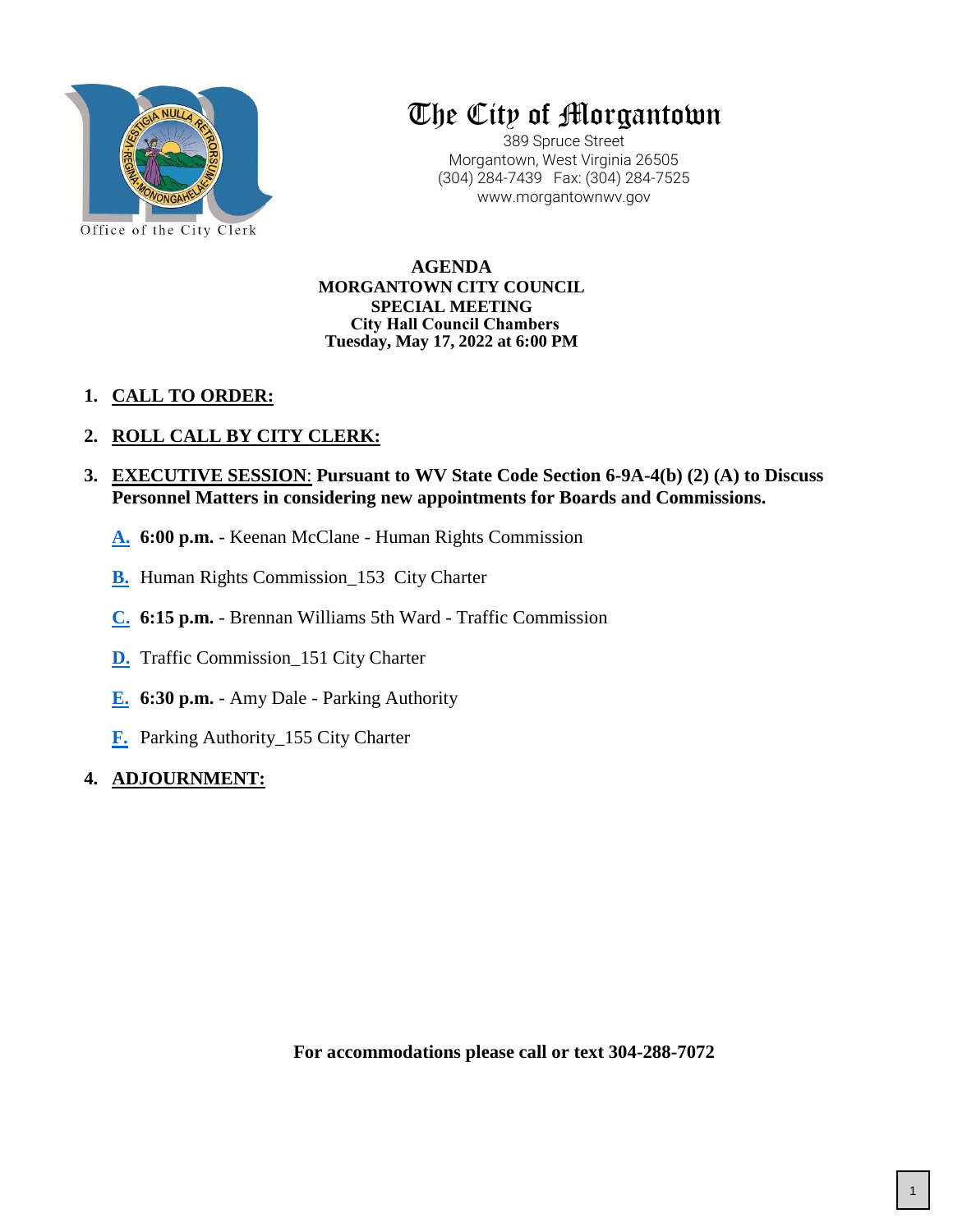<span id="page-1-0"></span>

| From:    | noreply@civicplus.com                                                                                                                                                                                           |
|----------|-----------------------------------------------------------------------------------------------------------------------------------------------------------------------------------------------------------------|
| To:      | Heather Carl, Christine Wade, William Kawecki (2nd Ward), dharsharger@morgantownwy.gov, Jenny Selin (4th<br>Ward); Danielle Trumble (5th Ward); Brian Butcher (7th Ward); Ixya Vega (3rd Ward); Joe Abu-Ghannam |
| Subject: | Online Form Submittal: Application to Serve on City Boards and Commissions                                                                                                                                      |
| Date:    | Friday, April 22, 2022 2:39:31 PM                                                                                                                                                                               |

# Application to Serve on City Boards and Commissions

Welcome to the First Step in Serving Your Community!

*Thank you for your interest in serving on a board or commission with the City of Morgantown. Upon completion of the interest form your application will be reviewed and evaluated. When seats become vacant on the board or commission of your interest we will reach out to you with additional information. Thank you once again for your interest in serving on a board or commission!*

*Sincerely, Christine Wade Morgantown City Clerk*

## Appointment Process

The general process for selecting candidates for appointment to boards and commissions for the City of Morgantown is as follows:

- A citizen expresses an interest in serving on a board or commission.
- The citizen reviews the list of boards and commissions, and views the information about the group before applying. When ready, the citizen applies using the application available on this page.
- City Council members, along with the City Clerk's office, are immediately notified when applications are received. A list of interested candidates is kept on each board or commission. As applications are received they are reviewed and the individuals' names are added to that particular board or commission list.
- When a vacancy occurs on these boards, the clerk will search the lists, and the interested candidates are notified when City Council would like to interview them for consideration of appointment.
- Nominations and appointments are made at regular city council meetings by City Council.
- Following appointment to a board or commission, the individual is notified by email of the appointment. Information includes the length of term, expiration date and a contact person.

Our boards and commissions are a valued resource to our City. Thank you once again for your interest in serving.

| Name                | Keenan H McClane |
|---------------------|------------------|
| <b>Phone Number</b> | 3049402282       |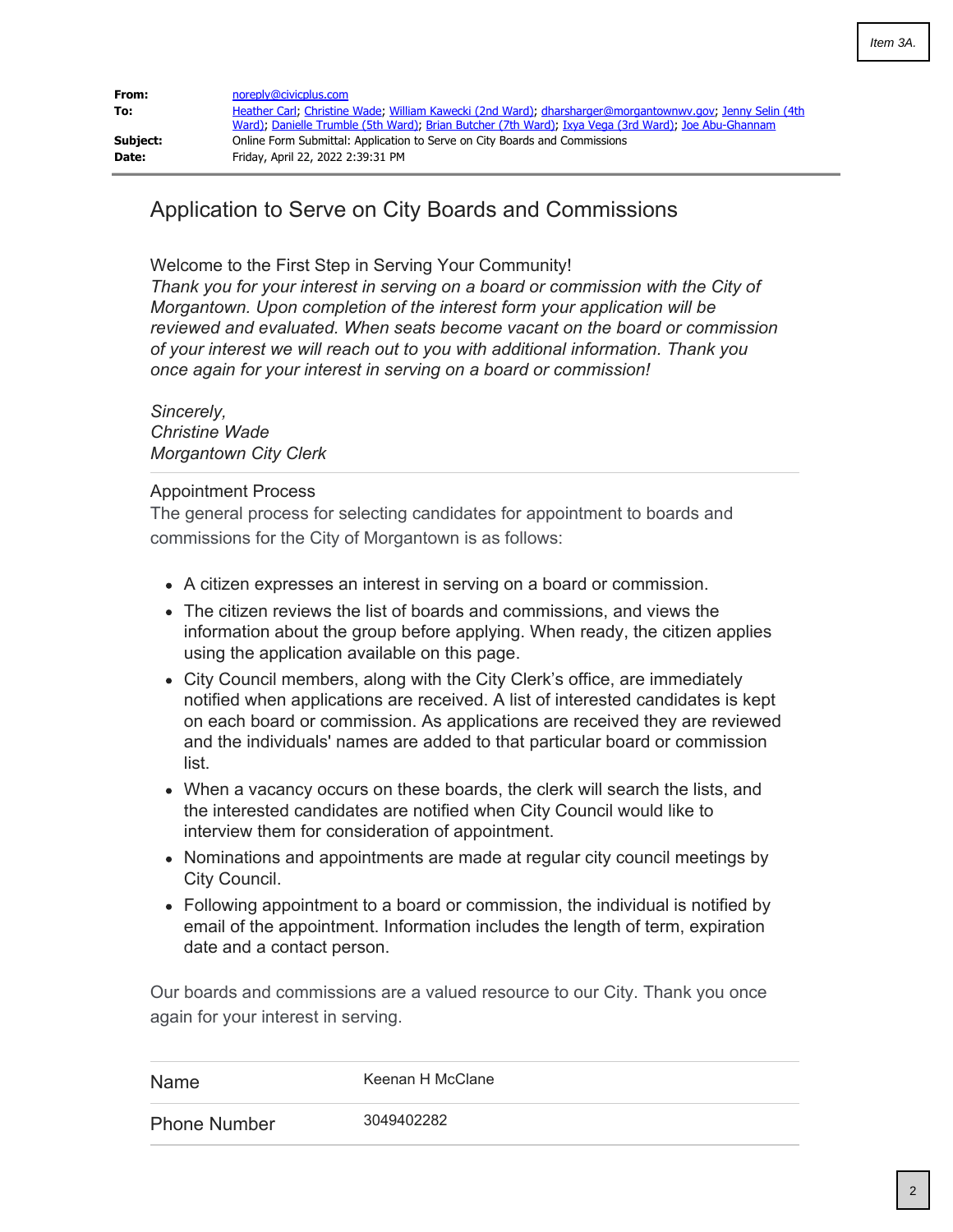| <b>Address</b>                                                                        | 701 Richwood Ave., Apt. 204                             |
|---------------------------------------------------------------------------------------|---------------------------------------------------------|
| City                                                                                  | Morgantown                                              |
| <b>State</b>                                                                          | WV                                                      |
| Zip Code                                                                              | 26505                                                   |
| <b>Email Address</b>                                                                  | keenanmcclane@yahoo.com                                 |
| <b>Fax Number</b>                                                                     | Field not completed.                                    |
| <b>City Resident?</b>                                                                 | Yes                                                     |
| <b>Years of City</b><br>Residency                                                     | 11                                                      |
| Ward                                                                                  | 5                                                       |
| Who is your employer?                                                                 | Leidos Inc.                                             |
| What type of business<br>are (were) you<br>employed in?                               | Software                                                |
| Job Title or Job<br>Description:                                                      | Software Engineer                                       |
| Professional<br>Certification/License:                                                | N/A                                                     |
| Special Interests:                                                                    | Philosophy, Social Justice Issues, Tech Industry Issues |
| <b>Supporting Documents</b>                                                           | Field not completed.                                    |
| Please check the<br>Boards and<br>Commissions you are<br>interested in serving<br>on: | Human Rights                                            |

Submit resumes and other pertinent information to: City Clerk, 389 Spruce Street, Room 10, Morgantown, WV. 26505. Applications will remain on file in the City Clerk's Office for 6 months.

Email not displaying correctly? [View it in your browser.](http://morgantownwv.gov/Admin/FormCenter/Submissions/Edit?id=1268&categoryID=0&formID=45&displayType= SubmissionsView&startDate= &endDate= &dateRange= Last30Days&searchKeyword= ¤tPage= 0&sortFieldID= 0&sortAscending= False&selectedFields= ¶meters= CivicPlus.Entities.Core.ModuleParameter&submissionDataDisplayType=0&backURL=%2fAdmin%2fFormCenter%2fSubmissions%2fIndex%2f45%3fcategoryID%3d7)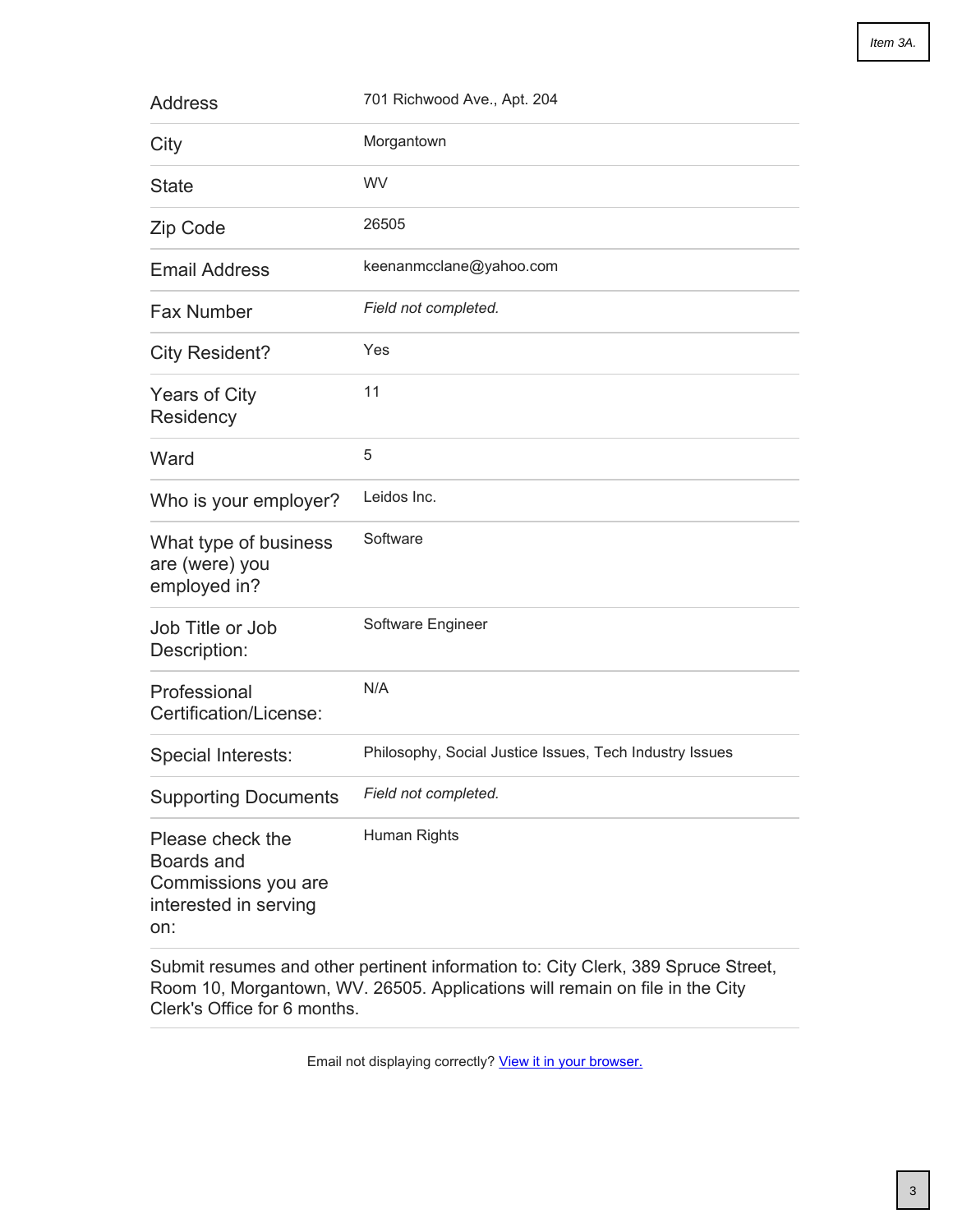- <span id="page-3-0"></span>(a) In order to build an inclusive community, the City will dedicate deliberate and continuous attention to the human relations and human rights of its residents and visitors.
- (b) It is the public policy of the City to provide all of its residents and visitors equal opportunity for participation in local governance, employment, equal access to places of public accommodations and equal opportunity in the sale, purchase, lease, rental and financing of housing accommodations or real property. Equal opportunity in the areas of employment, public accommodations, housing accommodations or real property is hereby declared to be a human right or civil right of all persons without regard to race, religion, color, national origin, ancestry, sex, age, blindness, disability, sexual orientation, gender identity, familiar status, or veteran status.
- (c) The denial of these rights to properly qualified persons by reason of race, religion, color, national origin, ancestry, sex, age, blindness, disability, sexual orientation, gender identity, familial status, or veteran status is contrary to the principles of freedom and equality of opportunity and is destructive to a free and democratic society.
- (d) This City policy is based on the recognition and vision that the diversity found in our city brings forth richness in our community, a greater understanding of our world, a multitude of talent to benefit collective needs, and an opportunity for enhanced living and learning for all. Inherent in this policy is a commitment to encourage and endeavor to bring about equal opportunity, mutual understanding, and respect for persons of all ages, abilities, ancestry, blindness, color, disability or handicap, ethnicities, familial status, veteran status, national origins, sex, sexual orientations, gender identities, races, religion and other backgrounds or orientations.
- (e) It is the purpose and intent of the Morgantown City Council to protect and safeguard the right and opportunity of all persons to be free from all forms of discrimination, including discrimination based on actual or perceived race, religion, color, national origin, ancestry, sex, sexual orientation, gender identity, age, blindness, disability, familial status or veteran status. The Council's purpose in enacting the ordinance from which this chapter is derived is to promote the public health and welfare of all persons who live and work in the City of Morgantown. In its efforts to build an inclusive City, it is important for the City to ensure that all persons within the City have equal access to employment, housing and public accommodations.

(Ord. No. 17-40, 10-17-2017)

## Sec. 153.02. - Definitions.

When used in this article:

Age means the age of 40 or above.

City means the City of Morgantown, West Virginia.

Commission means the Human Rights Commission of the City of Morgantown, West Virginia.

Conversion therapy means any practices or treatments that seek to change an individual's sexual orientation or gender identity, including efforts to change behaviors or gender expressions or to eliminate or reduce sexual or romantic attractions or feelings toward individuals of the same gender. Conversion therapy shall not include counseling that provides assistance to a person undergoing gender transition, or counseling that provides acceptance, support,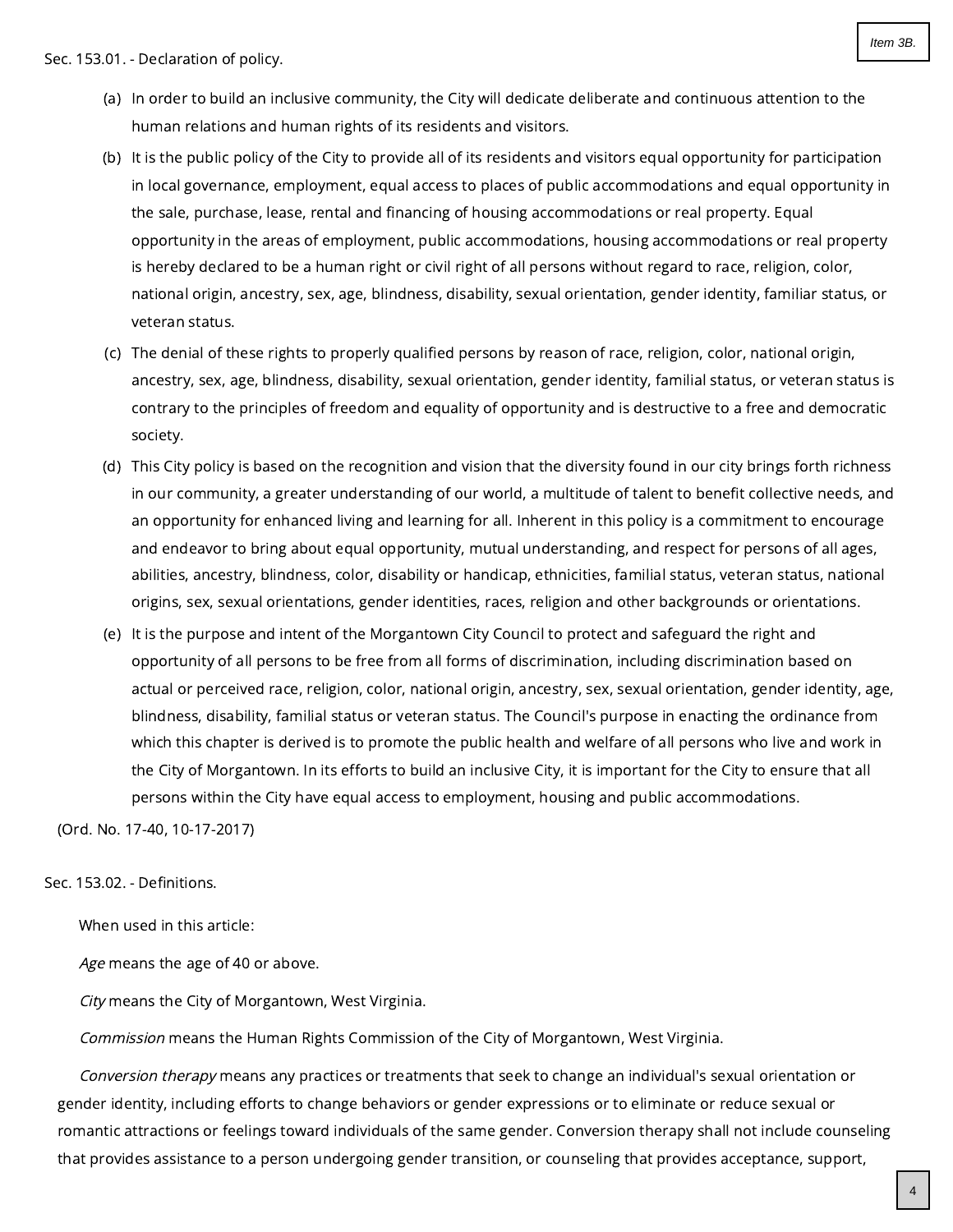and understanding of a person or facilitates a person's coping, social support, and identity exploration and development, including sexual-orientation-neutral interventions to prevent or address unlawful conduct or unsafe sexual practices, as long as such counseling does not seek to change an individual's sexual orientation or gender identity.

## Disability means:

- (1) A mental or physical impairment which substantially limits one or more of a person's major life activities. The term "major life activities" includes functions such as caring for one's self, performing manual tasks, walking, seeing, hearing, speaking, breathing, learning and working;
- (2) A record of such impairment; or
- (3) Being regarded as having such an impairment.

Discriminate or discrimination means to exclude from, or fail or refuse to extend to, a person equal opportunities because of race, religion, color, national origin, ancestry, sex, age, blindness, disability, sexual orientation, gender identity, familial status or veteran status and includes to separate or segregate. For the purposes of this article, discrimination based on race includes, but is not limited to, discrimination based on hair textures and protective hairstyles historically associated with a particular race. Furthermore, for the purposes of this article, discrimination on the basis of sex, sexual orientation, or gender identity includes the practice of conversion therapy with a minor under the age of 18 years old by any medical or mental health professional.

Employee shall not include any individual employed by his or her parents, spouse or child.

Employer means any person employing 12 or more persons within the City for 20 or more calendar weeks in the calendar year in which the act of discrimination allegedly took place or the preceding calendar year. Provided, that such term shall not be taken, understood or construed to include a bona fide private membership club as defined by Title 42, United States Code Section 2000e(e).

Employment agency includes any person undertaking, with or without compensation, to procure, recruit, refer or place employees. A newspaper engaged in the activity of advertising in the normal course of its business shall not be deemed to be an employment agency.

Familial status means one or more individuals (who have not attained the age of 18 years) being domiciled with:

- (1) A parent or another person having legal custody of such individual or individuals; or
- (2) The designee of such parent or other person having such custody, with the written permission of such parent or other person.

The protections afforded against discrimination on the basis of familial status shall also apply to any person with care and legal custody of such individual, any person who is pregnant, or any person who is in the process of securing legal custody of any individual who has not attained the age of 18 years. Nothing in this definition restricts advertisements of dwellings which are intended or operated for occupancy by older persons and which constitute housing for older persons as defined by Title 42, United States Code, Section 3607(b)(2).

Gender identity means the actual or perceived gender-related identity, expression, appearance, or mannerisms, or other gender-related characteristics of an individual, regardless of the individual's designated sex at birth.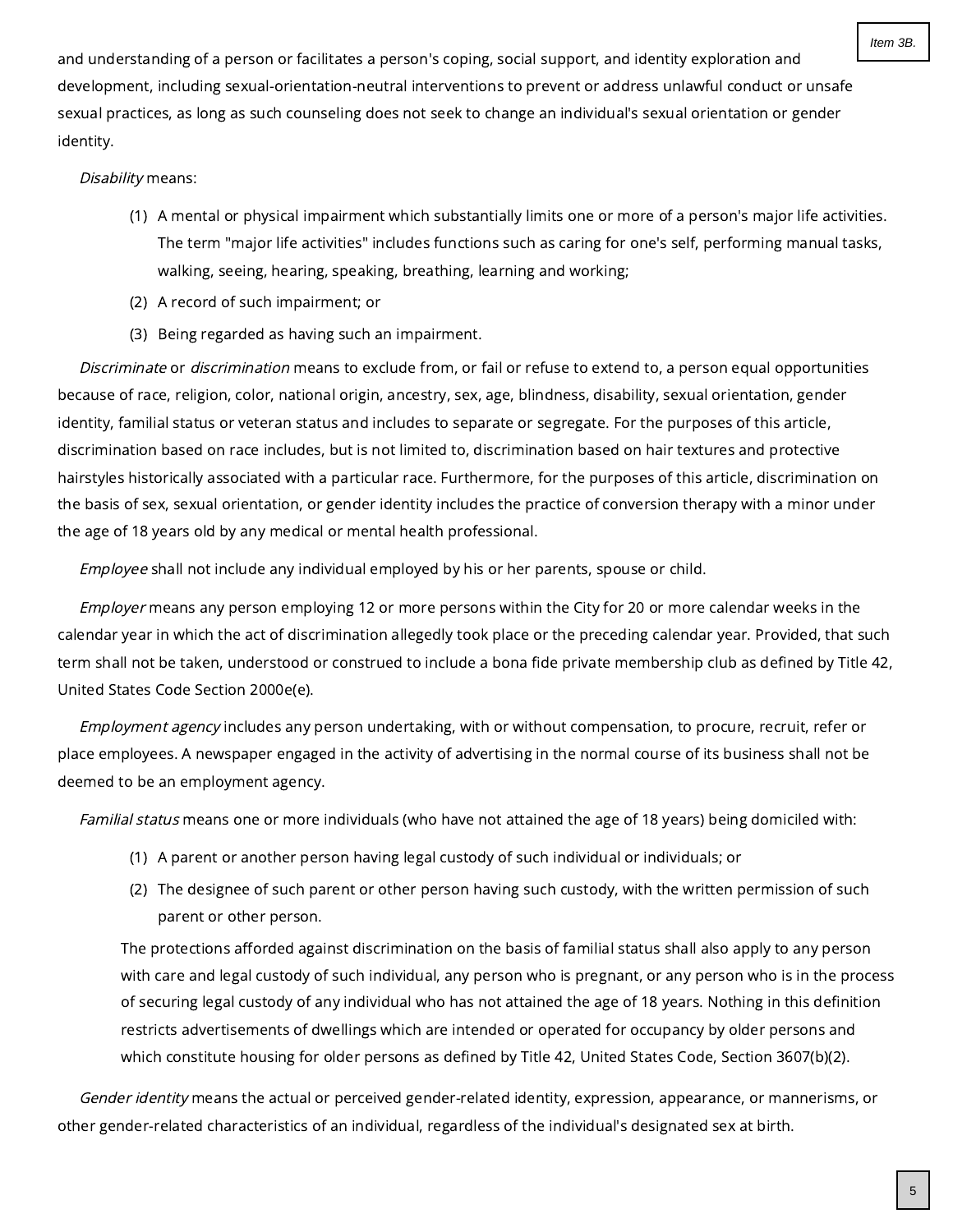Housing accommodations means any building or portion thereof which is used or intended for use as the reside or sleeping place of one or more persons.

Inclusive city and inclusive community as used in this article, shall mean the same thing, e.g., a city that helps people thrive by: Supporting hospitality; welcoming diversity; promoting civility; promoting safe, affordable dwellings; enabling participation in community, services, and local government; supporting fairness in access to opportunities and services; reducing violence; supporting social justice; encouraging awareness and understanding of opportunities/limitations; making residents aware of the West Virginia Human Rights Commission; and working for a more sustainable community for present and future citizens.

Labor organization means any organization which exists for the purpose, in whole or in part, of collective bargaining or of dealing with employers concerning grievances, terms or conditions of employment or for other mutual aid or protection in relation to employment.

Medical or mental health professional means any individual who is licensed by the City or State to engage in a profession related to physical or mental health, including any interns, trainees, or apprentices who provide medical or mental health services under the supervision of a licensed medical or mental health professional.

Owner means the owner, lessee, sub-lessee, assignee, manager, agent or other person having the right to sell, rent, lease or transfer any housing accommodation or real property within the City or any agent of any of such persons.

Place of public accommodations means any establishment or person, as defined herein, including the City, which offers its services, goods, facilities or accommodations to the general public or which is supported directly or indirectly by government funds, but shall not include any accommodations which are in their nature private and which are not in fact open to the public.

Protective hairstyles means hairstyles historically associated with a particular race and includes, but is not limited to, hairstyles such as braids, locks, and twists.

Purchaser means any occupant, prospective occupant, lessee, prospective lessee, renter, prospective renter, buyer or prospective buyer.

Race means a social construct grouping humans based on shared physical or social qualities into categories generally viewed as distinct, including but not limited to, hair texture and protective hairstyles.

Real estate broker means any person, firm, or corporation who, for a fee, commission or other valuable consideration, or by reason of a promise or reasonable expectation thereof, lists for sale, sells, exchanges, buys, or rents, or offers or attempts to negotiate a sale, exchange, purchase or rental of real estate or an interest therein, or collects or offers or attempts to collect rent for the use of real estate or solicits for a prospective purchaser, or assists or desists in the procuring of prospects or the negotiation or closing of any transaction which does or is contemplated to result in the sale, exchange, leasing, renting or auctioning of any real estate, or negotiates, offers, or attempts or agrees to negotiate a loan secured or to be secured by mortgage or other encumbrance upon transfer of any real estate for others, or any person who, for pecuniary gain or expectation of pecuniary gain, conducts a public or private competitive sale of lands or any interest in land. In the sale of lots, the term "real estate broker" also includes any person, partnership, association or corporation employed by or on behalf of the owner or owners of lots or other parcels of real estate at a stated salary, or upon a commission, or upon a salary and commission, or otherwise to sell such real estate,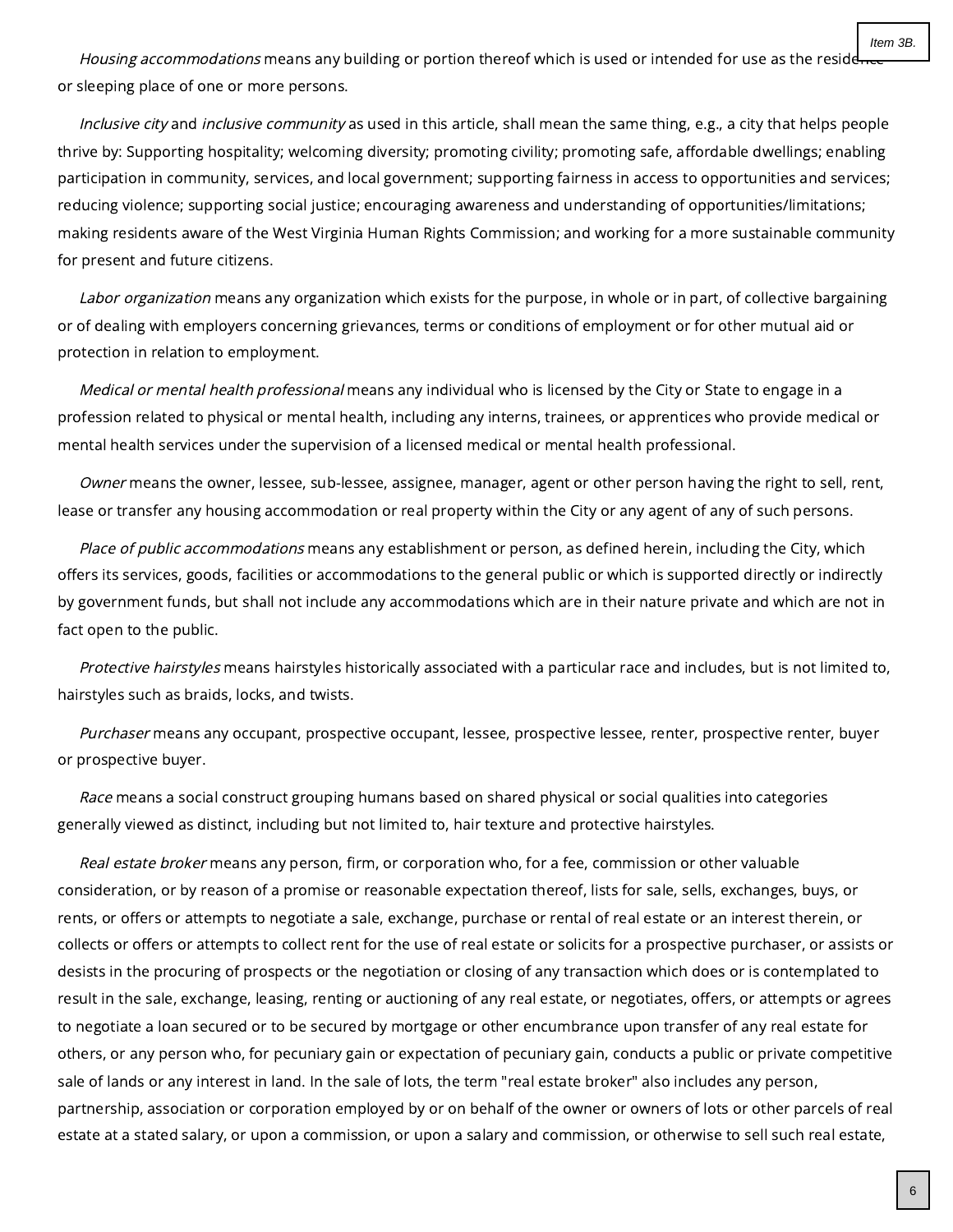Item 3B.

or any parts thereof, in lots or other parcels, and who shall sell or exchange, or offer or attempt or agree to negotia the sale or exchange of any such lot or parcel of real estate. A newspaper engaged in the activity of advertising in the normal course of its business shall not be deemed to be a real estate broker.

Real estate salesman means any person who, for compensation, valuable consideration, or commission, or other thing of value, or by reason of a promise or reasonable expectation thereof, is employed by and operates under the supervision of real estate broker to sell, buy or offer to buy or negotiate the purchase, sale, or exchange of real estate, offers or attempts to negotiate a loan secured or to be secured by a mortgage or other encumbrance upon or transfer of real estate for others, or to collect rents for the use of real estate, or to solicit for prospective or other parcels of real estate, at a stated salary, or upon a commission, or upon a salary and commission, or otherwise to sell real estate, or any parts thereof, in lots or other parcels.

Real property means real estate, lands, leaseholds, commercial or industrial buildings, and any vacant land offered for sale or for rent on which the construction of a housing accommodation, commercial or industrial building is intended, and any land operated as a trailer camp or rented or leased for the use, parking or storage of mobile homes or house trailers.

Sexual orientation means actual or perceived homosexuality, heterosexuality, or bisexuality.

Veteran status means a person who has served in active military, naval or air service, and who was discharged or released under conditions other than dishonorable.

(Ord. No. 17-40, 10-17-2017; Ord. No. [2021-07](https://library.municode.com/) , 4-20-2021; Ord. No. [2021-32](https://library.municode.com/) , 10-19-2021)

Sec. 153.03. - Unlawful discriminatory practices.

It shall be an unlawful discriminatory practice, unless based upon a bona fide occupational qualifications, or except where based upon lawful and acceptable security regulations established by the United States or the State of West Virginia or its agencies or political subdivisions:

- (a) For any employer to discriminate against an individual with respect to compensation, hire, tenure, terms, conditions or privileges of employment on the basis of race, religion, color, national origin, ancestry, sex, age, blindness, disability, veteran status, sexual orientation or gender identity. Provided, that it shall not be an unlawful discriminatory practice of an employer to observe the provisions of any bona fide pension, retirement, group or employee insurance or welfare benefit plan or system not adopted as a subterfuge to evade the provisions of this subsection.
- (b) For any employer, employment agency, or labor organization, prior to employment or admission to membership, to:
	- (1) Elicit any information or make or keep a record of or use any form of application or application blank containing questions or entries concerning the race, religion, color, national origin, ancestry, disability, sex, blindness, age, veteran status, sexual orientation, or gender identity of any applicant for employment or membership, except for such forms which shall be kept separate from the application blanks for the administration of any bona-fide affirmative action plan, that is in accordance with State and Federal laws and regulations, or for the purpose of complying with any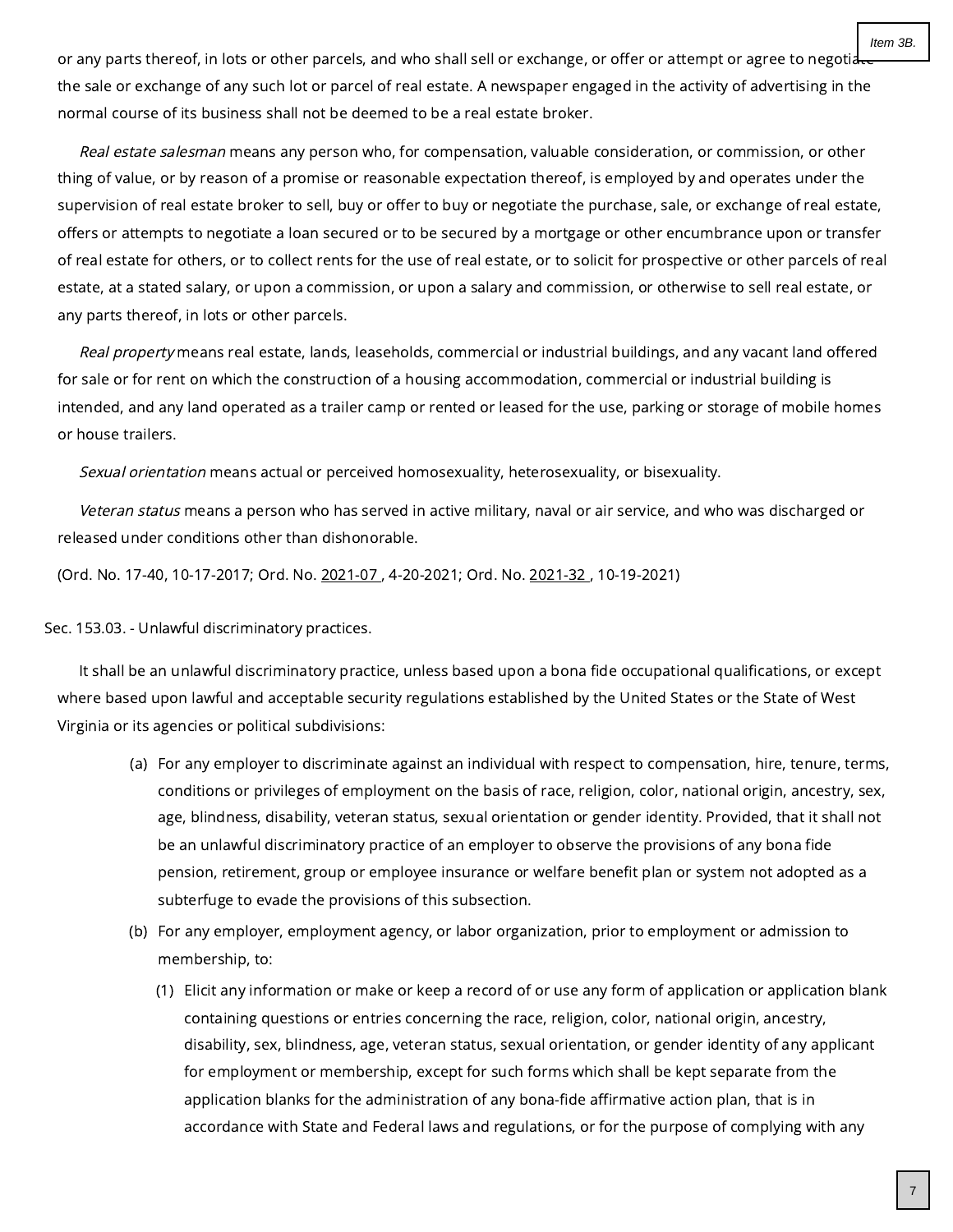State or Federal statute, or rule or regulation issued by any agency or the State or Federal government, or for the purpose of making reports required by agencies of the State or Federal government;

- (2) Print or publish or cause to be printed or published any notice or advertisement relating to employment or membership indicating any preference, limitation, specification or discrimination based upon race, religion, color, national origin, ancestry, disability, sex, blindness, age, veteran status, sexual orientation or gender identity; or
- (3) Deny or limit, through a quota system, employment or membership because of race, religion, color, national origin, ancestry, disability, sex, blindness, age, veteran status, sexual orientation or gender identity.
- (c) For any labor organization because of race, religion, color, national origin, ancestry, disability, sex, blindness, age, veteran status, sexual orientation, or gender identity of any individual to deny full and equal membership rights to any individual or otherwise to discriminate against such individuals with respect to hire, tenure, terms, conditions or privileges of employment, or any other matter directly or indirectly related to employment.
- (d) For an employee, labor organization, employment agency, or any joint labor-management committee controlling apprentice training program to:
	- (1) Select individuals for an apprentice training program on any basis other than their qualifications as determined by objective criteria which permit review;
	- (2) Discriminate against any individual with respect to his right to be admitted to or participate in a guidance program, an apprenticeship training program, on-the-job training program, or other occupational training, or retaining program;
	- (3) Discriminate against any individual in his pursuit of such programs or to discriminate against such a person in the terms, conditions or privileges of such programs; or
	- (4) Print or circulate or cause to be printed or circulated any statement, advertisement or publication; or to use any form of application of such programs; or to make any inquiry in connection with such program which expresses, directly or indirectly, discrimination or any intent to discriminate, unless based upon a bona fide occupational qualification.
- (e) For any employment agency to fail or refuse to classify properly, refer for employment, or otherwise to discriminate against any individual because of his race, religion, color, national origin, ancestry, disability, sex, blindness, age, veteran status, sexual orientation or gender identity.
- (f) For any person being the owner, lessee, proprietor, manager, superintendent, agent or employee of any place of public accommodations to:
	- (1) Refuse, withhold from, or deny to any individual because of his race, religion, color, national origin, ancestry, disability, sex, blindness, age, veteran status, sexual orientation or gender identity, either directly or indirectly, any of the accommodations, advantages, facilities, privileges or services of such place of public accommodations; or
	- (2) Publish, circulate, issue, display, post, or mail, either directly or indirectly, any written or printed communication, notice, or advertisement to the effect that any of the accommodations, advantages,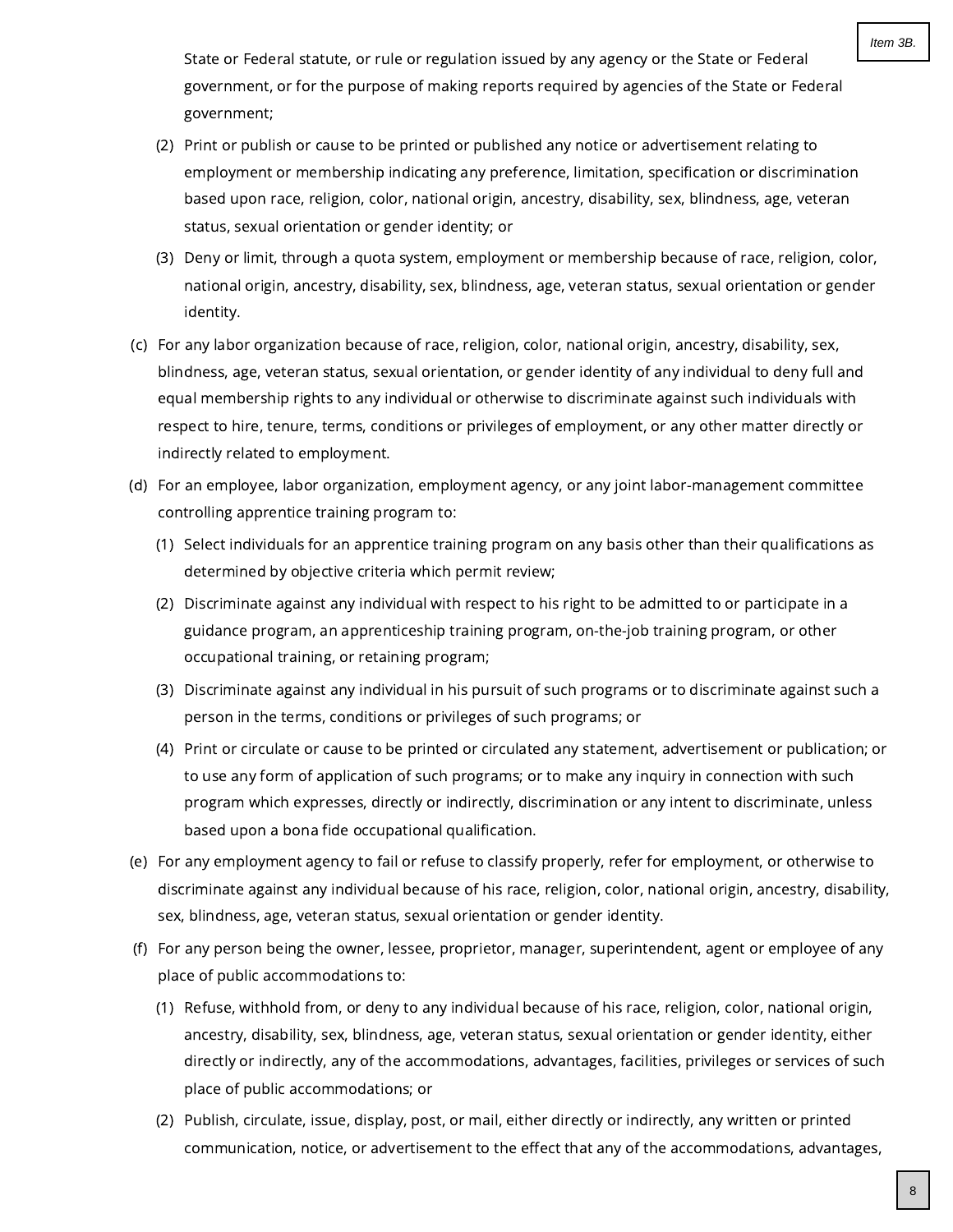facilities, privileges, or services of such place shall be refused, withheld from, or denied to any individual on account of race, religion, color, national origin, ancestry, disability, sex, blindness, age, veteran status, sexual orientation, or gender identity or that the patronage or custom thereat of any individual belonging to or purporting to be of any particular race, religion, color, national origin, ancestry, sex, age, veteran status, sexual orientation, or gender identity or who is blind or disabled is unwelcome, objectionable, not acceptable, undesired, or not solicited.

- (g) For any person, employer, employment agency, labor organization, owner, real estate broker, real estate salesman, or financial institution to:
	- (1) Engage in any form of threats or reprisal, or to engage in, or hire, or conspire with others to commit acts, or activities of any nature, the purpose of which is to harass, degrade, embarrass, or cause physical harm or economic loss or to aid, abet, incite, compel or coerce any person to engage in any of the unlawful discriminatory practices defined in this section;
	- (2) Willfully obstruct or prevent any person from complying with the provisions of this article, or to resist, prevent, impede, or interfere with the Commission or any of its members or representatives in the performance of a duty under this article; or
	- (3) Engage in any form of reprisal or otherwise discriminate against any person who has opposed any practices or acts forbidden under this article or because the person has filed a complaint, testified or assisted in any proceeding under this article.
- (h) For any person to coerce, threaten, discharge, expel, blacklist or otherwise retaliate against another person for opposing any practices prohibited by this article, making a complaint under this article, or assisting in an investigation or proceeding regarding an alleged violation of this article.
- (i) For any person to discriminate against another person based on the classifications identified in this article even if such discrimination is not specifically identified within this section.

(Ord. No. 17-40, 10-17-2017)

Sec. 153.04. - City Human Rights Commission established.

There is hereby established in the City a Human Rights Commission.

(Ord. No. 17-40, 10-17-2017)

Sec. 153.05. - Composition and membership.

The Human Rights Commission shall consist of seven members to be appointed by City Council. The members shall be residents of and in the City. The Commission may appoint, with the approval of City Council, ex-officio members who shall have the privilege of participation without the right to vote.

Commissioners shall serve for two-year terms beginning with the first meeting after the beginning of the municipal fiscal year. Four of the first seven members shall be appointed to serve terms of two years, while three shall be appointed to serve terms of one year. Thereafter, terms of office for all commissioners will be staggered with two-year terms. Members may be reappointed to subsequent two-year terms.

(Ord. No. 17-40, 10-17-2017)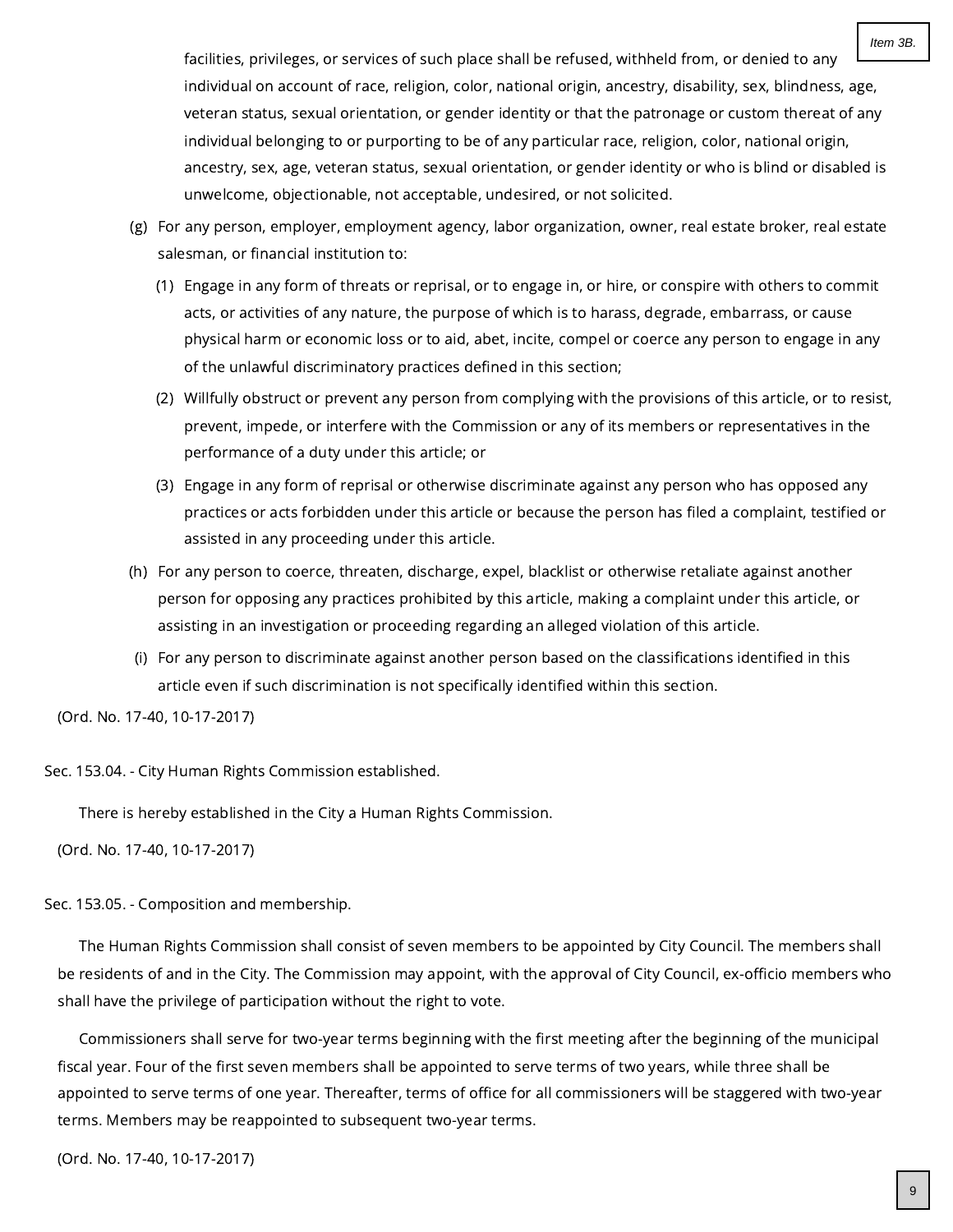- (a) *Officers.* The officers of the Human Rights Commission shall be a Chairperson, Vice Chairperson, and Secretary. The Chairperson shall serve as the liaison to the City administration.
- (b) *Appropriation of funds.* City Council may appropriate any funds that it deems necessary to carry out any of the proposals set forth by the Human Rights Commission. The Commission, with the approval of Council, may apply for State and federal financial aid in grants or other forms of financial assistance through the City Administration to assist in carrying out any approved plans or projects.
- (c) *Fiscal responsibilities.* The Human Rights Commission shall not have the authority to maintain any independent banking or other financial account. Any such account, if requested, shall be maintained by the City Manager.

(Ord. No. 17-40, 10-17-2017)

Sec. 153.07. - Meetings, bylaws and rules.

The Human Rights Commission shall meet as often as is deemed necessary by its members, upon call of the chairman. The Commission shall adopt its own bylaws and rules, which shall not be inconsistent with the provisions of this Code.

(Ord. No. 17-40, 10-17-2017)

Sec. 153.08. - Commission status and objectives.

The Commission shall encourage and endeavor to bring about mutual understanding and respect among all racial, religious and ethic groups within the City; and shall strive to eliminate all discrimination in employment and places of public accommodations, and in the sale, purchase, lease, rental or financing of housing and other real property, by virtue of actual or perceived race, religion, color, national origin, ancestry, sex, age, blindness, sexual orientation, disability, gender identity, familial status, or veteran status.

In addition, the purpose of the Commission shall be to:

- (a) Work to make Morgantown an inclusive city.
- (b) Collaborate with the National League of Cities, West Virginia University, Monongalia County Commission and other partners as appropriate to encourage leadership in helping attain inclusivity in the City and its larger community.
- (c) Assess needs and identify barriers towards becoming a more inclusive community. Establish goals and objectives for sustaining welcoming environments, enhancing global awareness, and promoting optimum opportunities for supporting safe housing and thriving people.
- (d) Support as well as plan, publicize, implement, and evaluate programs, services and activities which promote appreciation for all peoples and the personal worth of every individual.
- (e) Enlist the cooperation of civic, community, corporate, educational, ethnic, health care, labor, racial, religious, social justice or other identifiable groups of the City in programs and services devoted to the advancement of tolerance, communication and understanding, and equal protection of the laws of all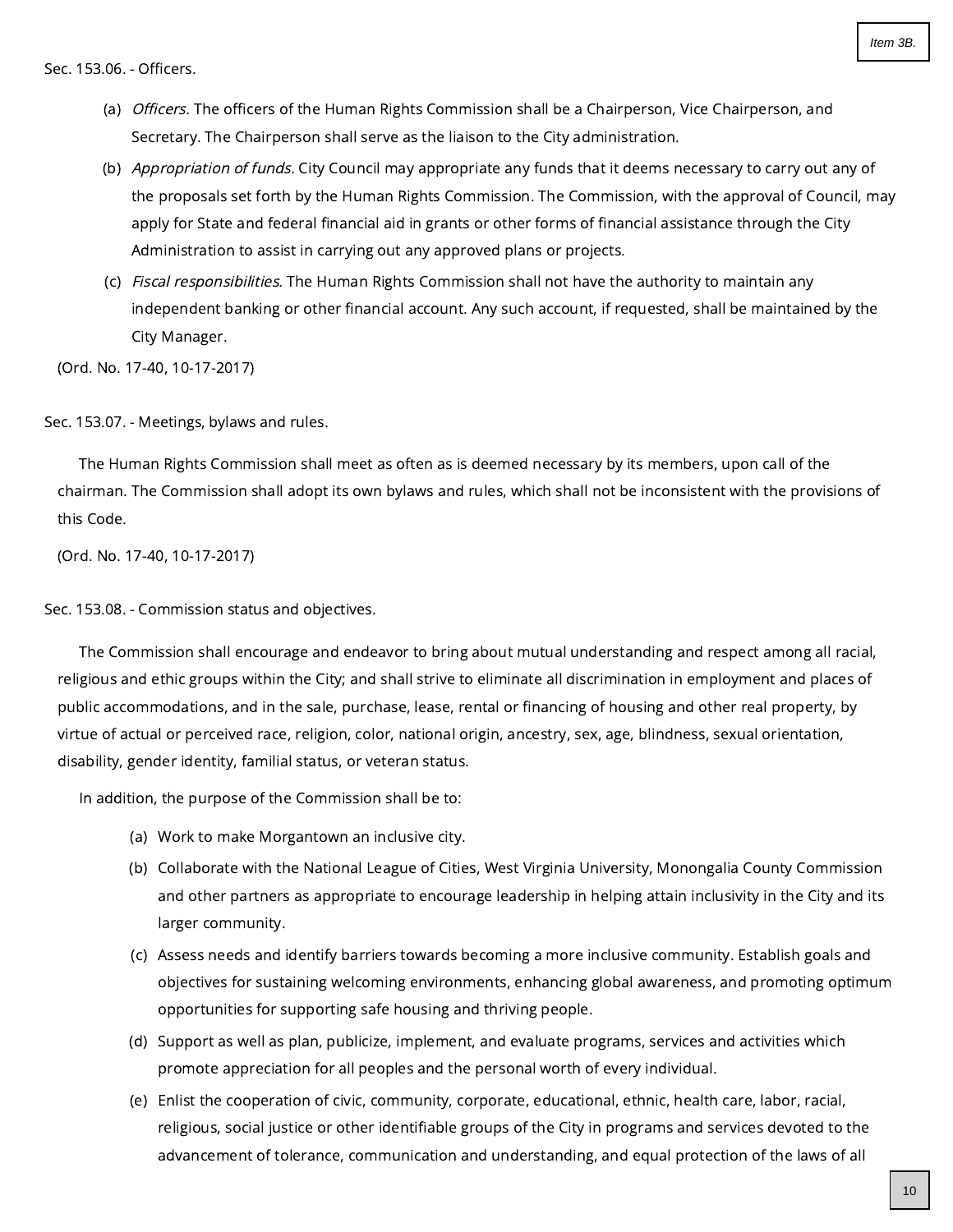groups and people.

(f) Enforce the provisions of this article of the City Code prohibiting discrimination in employment, housing, and public accommodations on account of actual or perceived race, religion, color, national origin, ancestry, sex, sexual orientation, gender identity, age, disability, familial status or veteran status.

(Ord. No. 17-40, 10-17-2017)

## Sec. 153.09. - Powers; functions; services.

The Commission has the right and duty to communicate with City Council and to present to Council any issues that it has investigated pursuant to this article.

The Commission is hereby authorized and empowered:

- (a) To cooperate and work with federal, State and local government officers, units, activities and agencies in the promotion and attainment of more harmonious understanding and greater equality of rights between and among all racial religious and ethnic groups in this City.
- (b) To enlist the cooperation of racial, religious and ethnic units, community and civic organizations, industrial and labor organizations and other identifiable groups of the City in programs and campaigns devoted to the advancement of tolerance, understanding and the equal protection of the laws of all groups and people.
- (c) To hold and conduct public hearings or meetings relating to any and all types of discrimination. Except in accordance with the provisions of [Section](https://library.municode.com/) 153.10 governing complaints and investigations, these hearings shall be of a non-adjudicatory nature and shall not constitute investigations or adjudication of individual complaints regarding unlawful discrimination under the West Virginia Human Rights Act.
- (d) To refer any individual or group complaint regarding alleged acts of unlawful discrimination to the West Virginia Human Rights Commission for investigation and adjudication.
- (e) To recommend to Council policies, procedures, practices and legislation in matters and questions affecting human rights. Study problems and needs related to inclusivity in the City and make specific recommendations to the City Manager and to the City Council and other partners as pertinent.
- (f) To prepare a written report on its work, functions and services for each year ending on June 30 and to deliver copies thereof to Council on or before December 1 next thereafter.
- (g) To do all other acts and deeds necessary and proper to carry out and accomplish effectively the objectives, functions and services contemplated by the provisions of this article, including the promulgation of rules and regulations implementing the powers and authority hereby vested in the Commission.
- (h) To create such advisory agencies within the City as in its judgment will aid in effectuating the purpose of this article; to study the problem of discrimination in all or specific fields or instances of discrimination because of race, religion, color, national origin, ancestry, sex, age, blindness, handicap, sexual orientation, gender identity, or veteran status; to foster, through community effort or otherwise, goodwill, cooperation and conciliation among the groups and elements of the population of the City and to make the recommendations to the Commission for the development of policies and procedures, and for programs of formal and informal education, which the Commission may recommend to the appropriate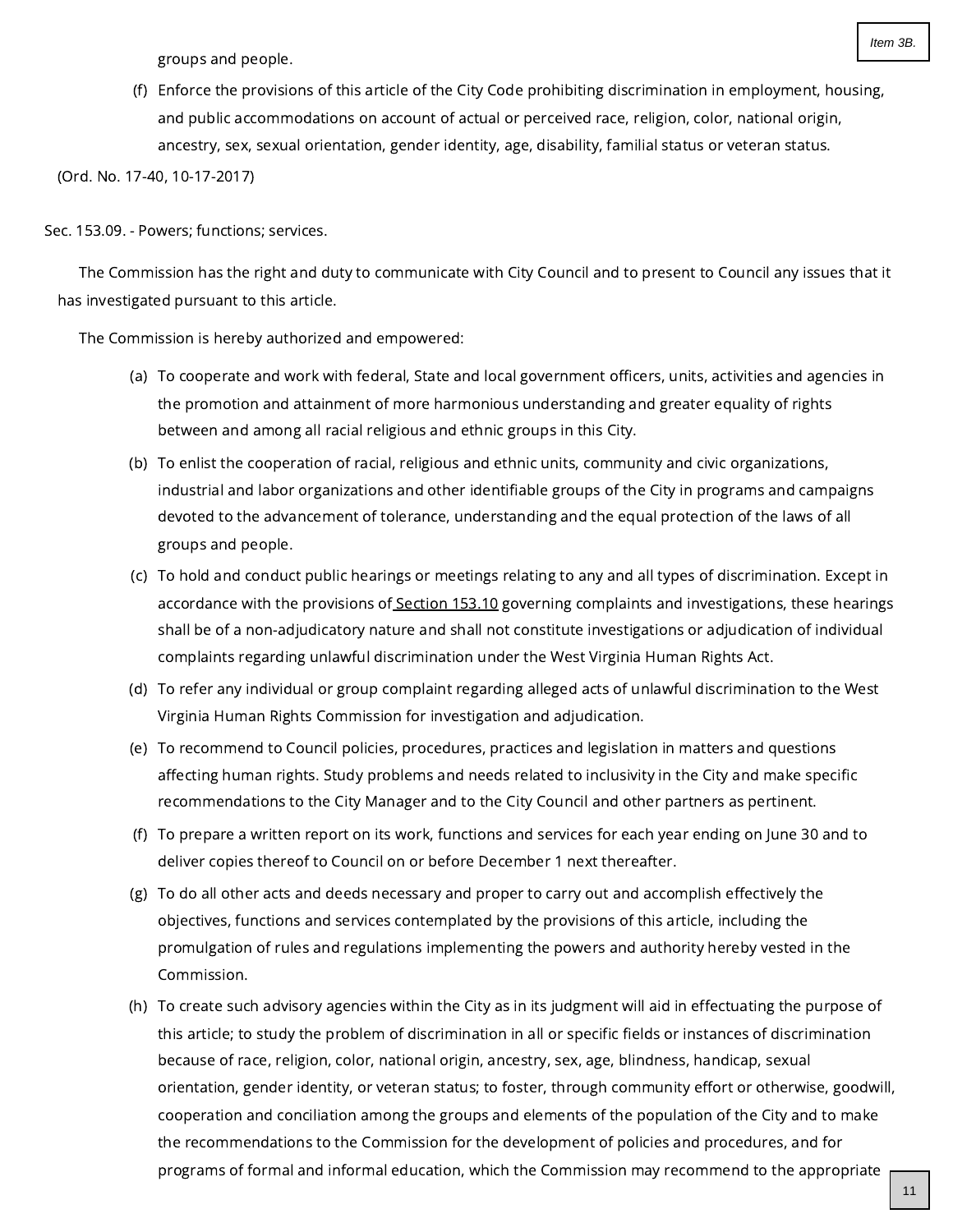City agency. Such advisory agencies shall be composed of representative residents serving without  $p_{\text{c}}$ The Commission may itself make the studies and perform the acts authorized by this subsection. It may, by voluntary conferences with parties in interest, endeavor to eliminate discrimination in all stated fields and to foster goodwill and cooperation among all elements of the population of the City.

- (i) To accept contributions from any person to assist in the effectuation of the purposes of this section and to see and enlist the cooperation of private, charitable, religious, labor and civic and benevolent organizations for the purposes of this section.
- (j) To issue such publications and such results of investigation and research as in its judgement will tend to promote goodwill and minimize or eliminate discrimination; however, the identity of the parties involved shall not be disclosed.
- (k) To advise, consult with, and inform the City Manager on any matter pertaining to inclusivity in the City.
- (l) To support and develop program initiatives to promote residents' awareness and knowledge of both opportunities to increase inclusivity and current barriers which limit community inclusiveness and longterm sustainability.
- (m) To learn about best practices for addressing issues.
- (n) To create and implement an inclusive community plan for the City which increases public awareness of issues; promotes education and understanding, provides, enables, or enhances services; articulates planned collaboration; and promotes public participation.
- (o) To review City plans and policies which contain matters relating to inclusivity.
- (p) To use media and the internet to frame and convey information about issues, public programs, and service opportunities.

(Ord. No. 17-40, 10-17-2017)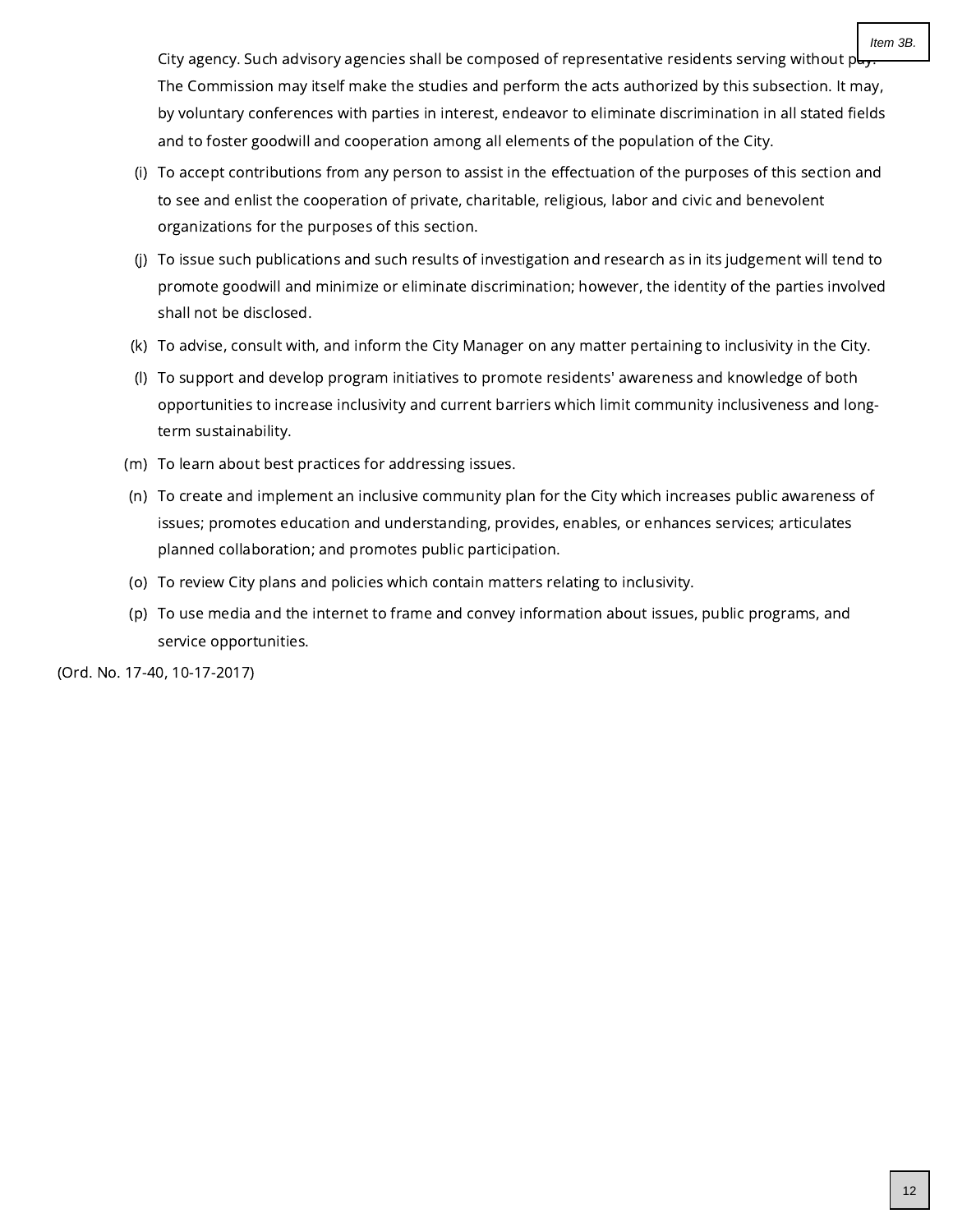<span id="page-12-0"></span>

| From:    | noreply@civicplus.com                                                                                                                                                                                           |
|----------|-----------------------------------------------------------------------------------------------------------------------------------------------------------------------------------------------------------------|
| To:      | Heather Carl, Christine Wade; William Kawecki (2nd Ward); dharsharger@morgantownwy.gov; Jenny Selin (4th<br>Ward); Danielle Trumble (5th Ward); Brian Butcher (7th Ward); Ixya Vega (3rd Ward); Joe Abu-Ghannam |
| Subject: | Online Form Submittal: Application to Serve on City Boards and Commissions                                                                                                                                      |
| Date:    | Tuesday, March 29, 2022 12:31:07 PM                                                                                                                                                                             |

# Application to Serve on City Boards and Commissions

Welcome to the First Step in Serving Your Community!

*Thank you for your interest in serving on a board or commission with the City of Morgantown. Upon completion of the interest form your application will be reviewed and evaluated. When seats become vacant on the board or commission of your interest we will reach out to you with additional information. Thank you once again for your interest in serving on a board or commission!*

*Sincerely, Christine Wade Morgantown City Clerk*

## Appointment Process

The general process for selecting candidates for appointment to boards and commissions for the City of Morgantown is as follows:

- A citizen expresses an interest in serving on a board or commission.
- The citizen reviews the list of boards and commissions, and views the information about the group before applying. When ready, the citizen applies using the application available on this page.
- City Council members, along with the City Clerk's office, are immediately notified when applications are received. A list of interested candidates is kept on each board or commission. As applications are received they are reviewed and the individuals' names are added to that particular board or commission list.
- When a vacancy occurs on these boards, the clerk will search the lists, and the interested candidates are notified when City Council would like to interview them for consideration of appointment.
- Nominations and appointments are made at regular city council meetings by City Council.
- Following appointment to a board or commission, the individual is notified by email of the appointment. Information includes the length of term, expiration date and a contact person.

Our boards and commissions are a valued resource to our City. Thank you once again for your interest in serving.

| Name                | Brennan Williams |
|---------------------|------------------|
| <b>Phone Number</b> | 8036062262       |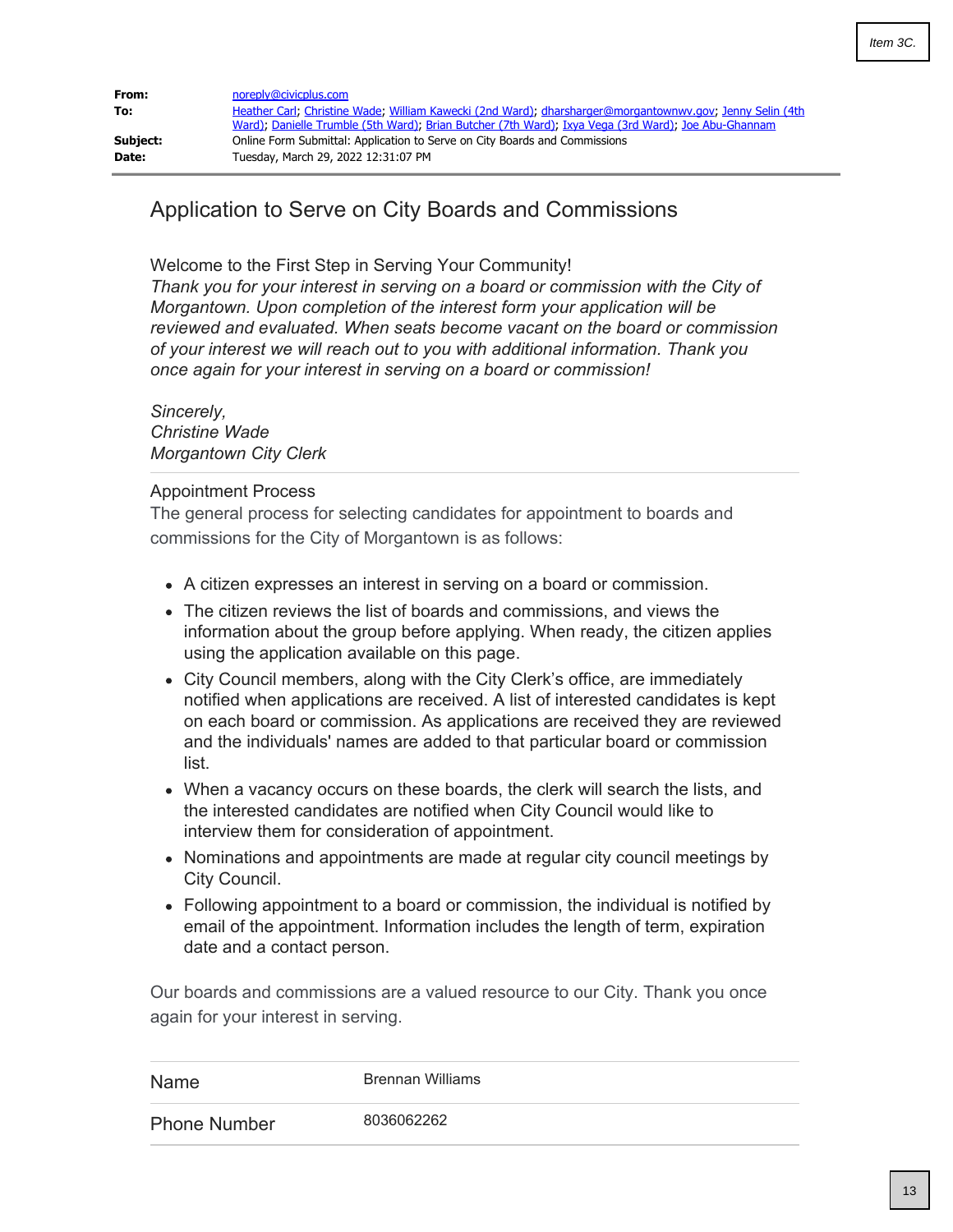| <b>Address</b>                                                                        | 93 Marion Street                                                                                                                                                   |
|---------------------------------------------------------------------------------------|--------------------------------------------------------------------------------------------------------------------------------------------------------------------|
| City                                                                                  | Morgantown                                                                                                                                                         |
| <b>State</b>                                                                          | <b>WV</b>                                                                                                                                                          |
| Zip Code                                                                              | 26505                                                                                                                                                              |
| <b>Email Address</b>                                                                  | bwilliams@downstreamstrategies.com                                                                                                                                 |
| <b>Fax Number</b>                                                                     | Field not completed.                                                                                                                                               |
| <b>City Resident?</b>                                                                 | Yes                                                                                                                                                                |
| <b>Years of City</b><br>Residency                                                     | Less than 1                                                                                                                                                        |
| Ward                                                                                  | 5                                                                                                                                                                  |
| Who is your employer?                                                                 | Downstream Strategies                                                                                                                                              |
| What type of business<br>are (were) you<br>employed in?                               | Community and Economic Planning                                                                                                                                    |
| Job Title or Job<br>Description:                                                      | <b>Community and Economic Development Planner</b>                                                                                                                  |
| Professional<br>Certification/License:                                                | AICP, Attorney                                                                                                                                                     |
| Special Interests:                                                                    | Land use                                                                                                                                                           |
| <b>Supporting Documents</b>                                                           | Field not completed.                                                                                                                                               |
| Please check the<br>Boards and<br>Commissions you are<br>interested in serving<br>on: | Board of Zoning Appeals, Fairmont/Morgantown Housing<br>Authority, Housing Advisory, Planning Commission, Land Reuse<br>and Preservation Board, Traffic Commission |

Submit resumes and other pertinent information to: City Clerk, 389 Spruce Street, Room 10, Morgantown, WV. 26505. Applications will remain on file in the City Clerk's Office for 6 months.

Email not displaying correctly? [View it in your browser.](http://www.morgantownwv.gov/Admin/FormCenter/Submissions/Edit?id=1248&categoryID=0&formID=45&displayType= SubmissionsView&startDate= &endDate= &dateRange= Last30Days&searchKeyword= ¤tPage= 0&sortFieldID= 0&sortAscending= False&selectedFields= ¶meters= CivicPlus.Entities.Core.ModuleParameter&submissionDataDisplayType=0&backURL=%2fAdmin%2fFormCenter%2fSubmissions%2fIndex%2f45%3fcategoryID%3d7)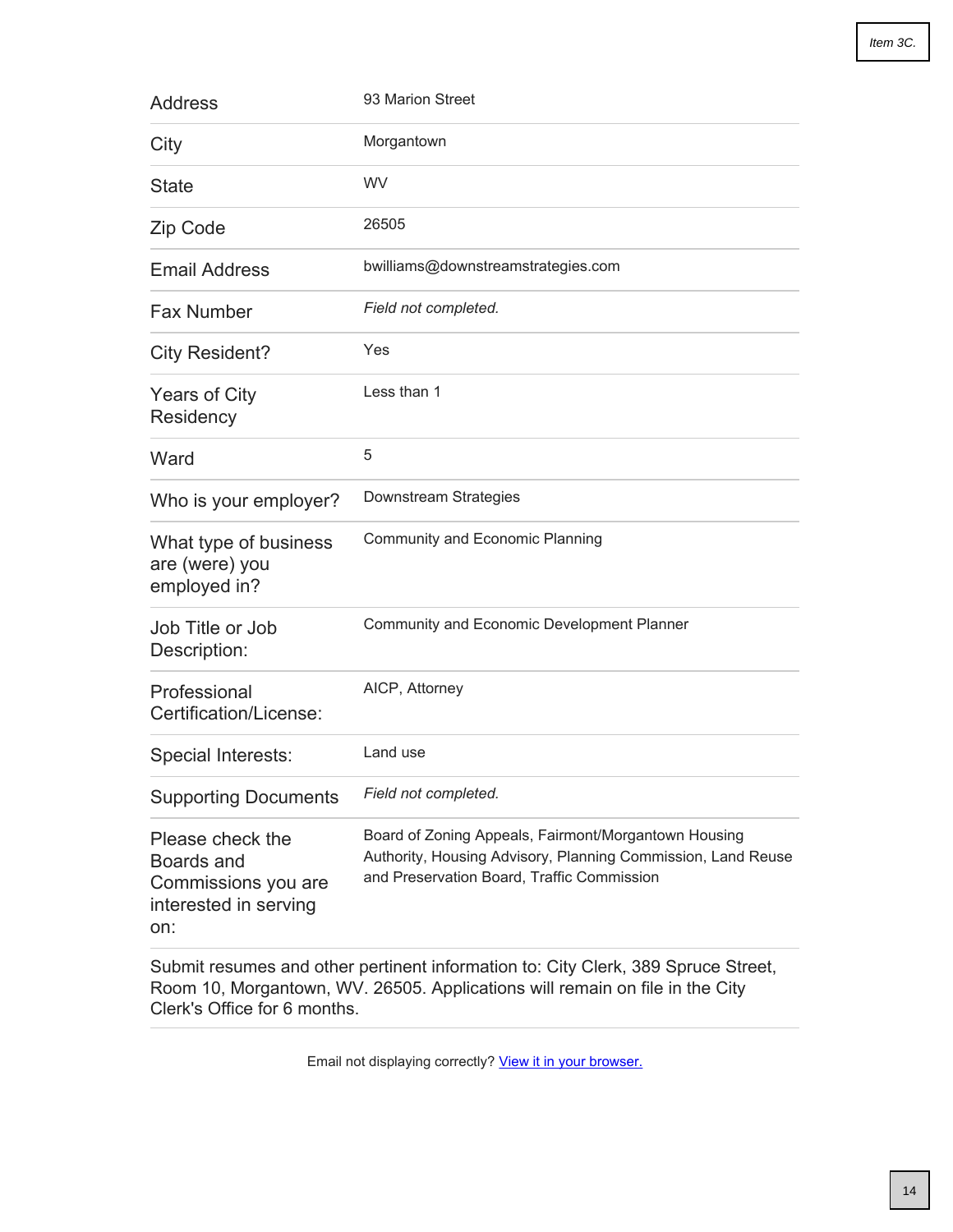<span id="page-14-0"></span>Sec. 151.01 - Established.

There is hereby established and created a Traffic Commission for the City, the official name of which shall be "The Morgantown Traffic Commission".

(Ord. No. 15-09, 2-17-2015)

Sec. 151.02. - Composition and membership.

- (a) The Traffic Commission shall be composed of: A member of Council; one resident from each of the City wards; one resident at-large to represent bicycling; one resident at-large to represent walking; and one Planning Commission member. All ward, at-large and Planning Commission members shall be appointed by Council. Ex-officio Commission members of the Traffic Commission shall include the Police Chief, or his/her designee; the City Engineer, or his/her designee; the WVU Parking Director/Planner or his/her designee; the Director of the Morgantown Board of Park and Recreation Commissioners (BOPARC) or his/her designee; the Director of the Mountain Line Transit Authority or his/her designee; and the Director of the Morgantown Monongalia Metropolitan Planning Organization (MMMPO) or his/her designee.
- (b) The ex-officio members shall serve without any specific term and shall serve by virtue of their office, enjoying all rights of membership except a vote. Each Council and Planning Commission members shall serve until his or her current respective term on Council or Planning Commission expires.
- (c) The members appointed by ward residency, and the at-large members shall each serve for a term of three years.

(Ord. No. 15-09, 2-17-2015)

Sec. 151.03. - Officers and rules of procedure.

- (a) The City Engineer shall call the first meeting of the Traffic Commission. The Commission shall meet at least once a month, and shall select from its own membership a chairperson.
- (b) The Commission shall adopt its own rules of procedure and shall keep minutes of regular and special meetings.

(Ord. No. 15-09, 2-17-2015)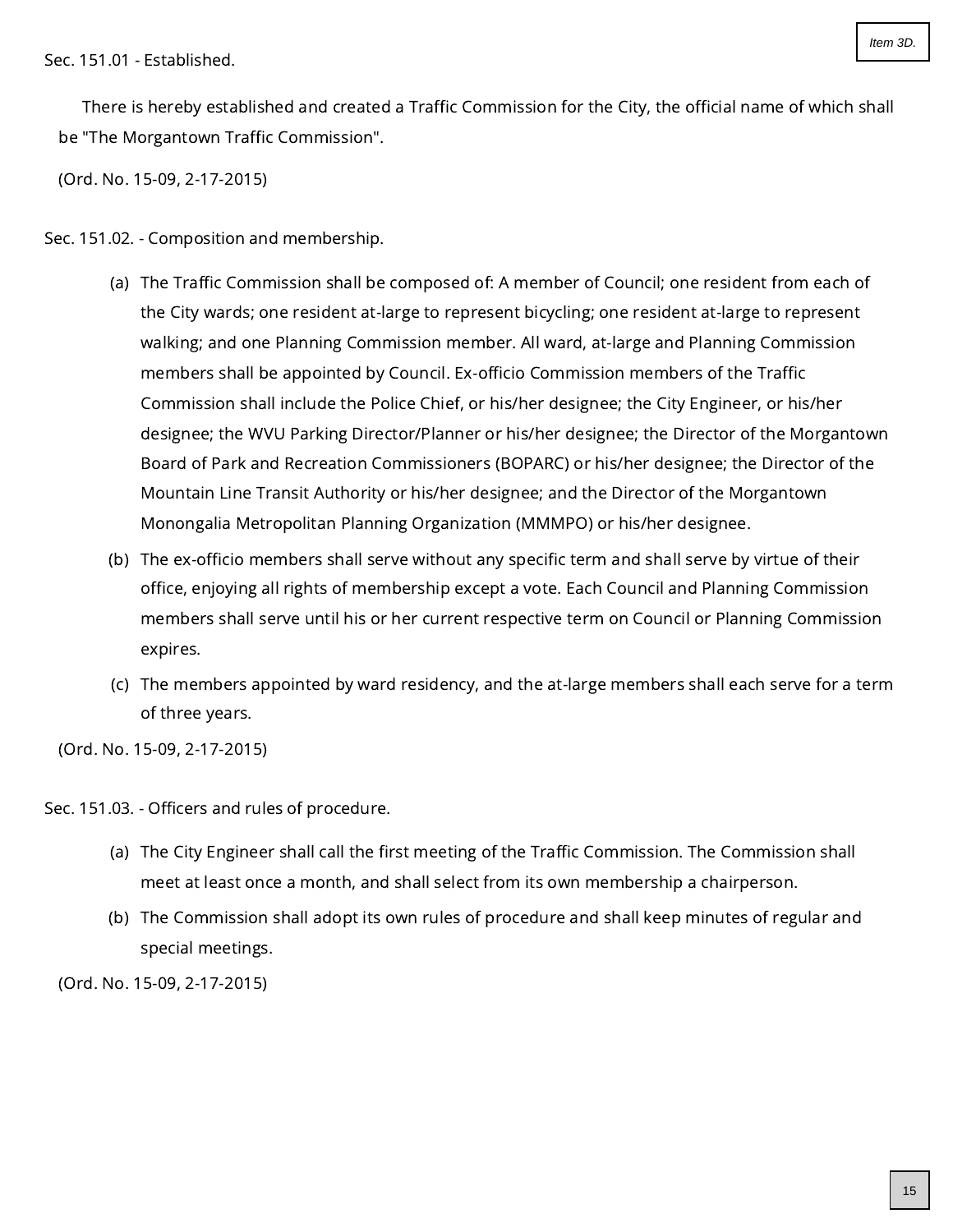<span id="page-15-0"></span>

| From:<br>To: | noreply@civicplus.com<br>Heather Carl, Christine Wade, William Kawecki (2nd Ward), dharsharger@morgantownwy.gov, Jenny Selin (4th<br>Ward); Danielle Trumble (5th Ward); Brian Butcher (7th Ward); Ixya Vega (3rd Ward); Joe Abu-Ghannam |
|--------------|------------------------------------------------------------------------------------------------------------------------------------------------------------------------------------------------------------------------------------------|
| Subject:     | Online Form Submittal: Application to Serve on City Boards and Commissions                                                                                                                                                               |
| Date:        | Thursday, May 12, 2022 9:46:15 AM                                                                                                                                                                                                        |

# Application to Serve on City Boards and Commissions

Welcome to the First Step in Serving Your Community!

*Thank you for your interest in serving on a board or commission with the City of Morgantown. Upon completion of the interest form your application will be reviewed and evaluated. When seats become vacant on the board or commission of your interest we will reach out to you with additional information. Thank you once again for your interest in serving on a board or commission!*

*Sincerely, Christine Wade Morgantown City Clerk*

## Appointment Process

The general process for selecting candidates for appointment to boards and commissions for the City of Morgantown is as follows:

- A citizen expresses an interest in serving on a board or commission.
- The citizen reviews the list of boards and commissions, and views the information about the group before applying. When ready, the citizen applies using the application available on this page.
- City Council members, along with the City Clerk's office, are immediately notified when applications are received. A list of interested candidates is kept on each board or commission. As applications are received they are reviewed and the individuals' names are added to that particular board or commission list.
- When a vacancy occurs on these boards, the clerk will search the lists, and the interested candidates are notified when City Council would like to interview them for consideration of appointment.
- Nominations and appointments are made at regular city council meetings by City Council.
- Following appointment to a board or commission, the individual is notified by email of the appointment. Information includes the length of term, expiration date and a contact person.

Our boards and commissions are a valued resource to our City. Thank you once again for your interest in serving.

| <b>Name</b>         | Amy Dale     |
|---------------------|--------------|
| <b>Phone Number</b> | 304-657-2614 |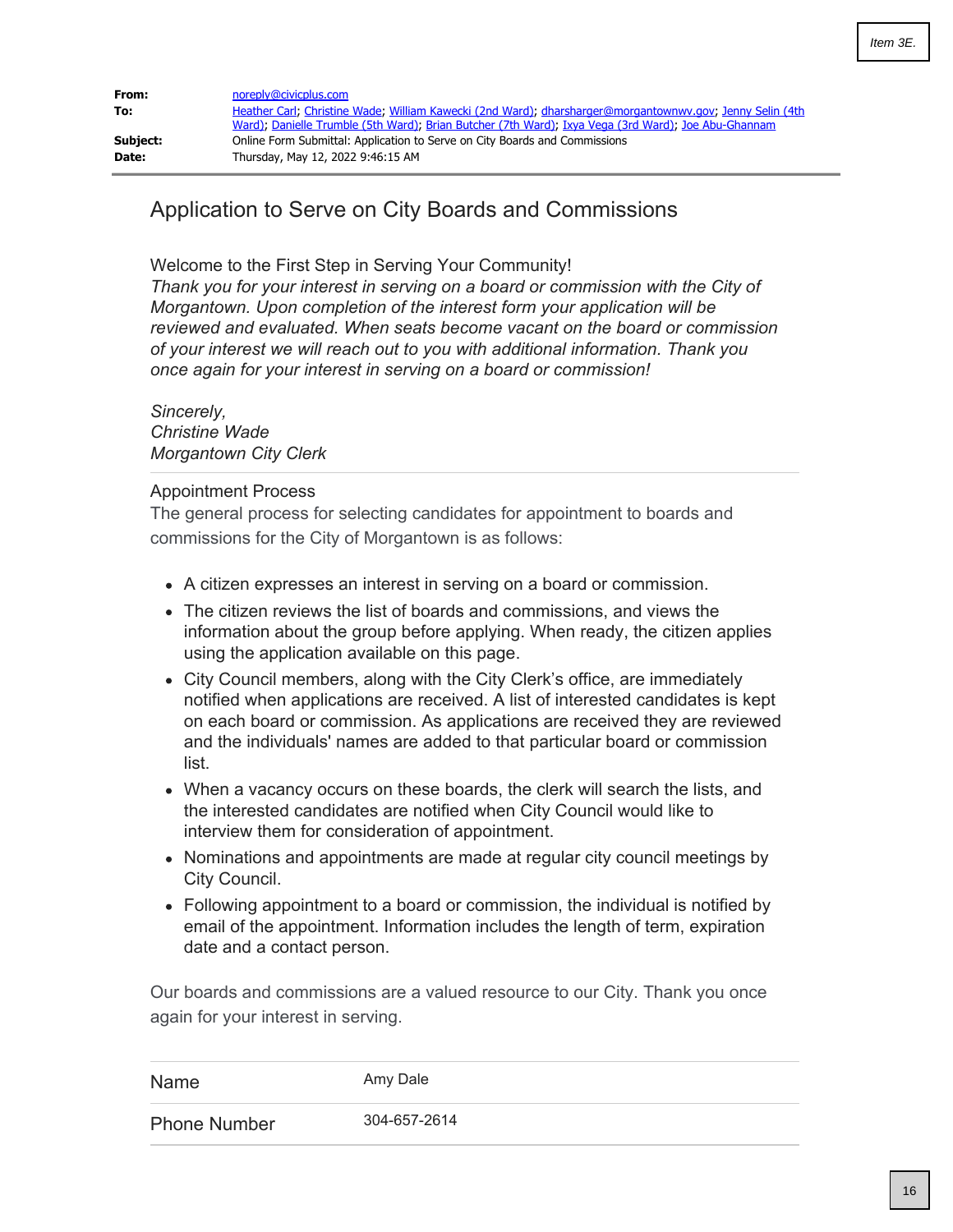| <b>Address</b>                                                                        | 323 Rotary Street                |
|---------------------------------------------------------------------------------------|----------------------------------|
| City                                                                                  | Morgantown                       |
| <b>State</b>                                                                          | WV                               |
| Zip Code                                                                              | 26505                            |
| <b>Email Address</b>                                                                  | sunnybeach960002@gmail.com       |
| <b>Fax Number</b>                                                                     | Field not completed.             |
| <b>City Resident?</b>                                                                 | Yes                              |
| <b>Years of City</b><br>Residency                                                     | 32                               |
| Ward                                                                                  | 7th                              |
| Who is your employer?                                                                 | <b>WM Counseling</b>             |
| What type of business<br>are (were) you<br>employed in?                               | <b>Mental Health</b>             |
| Job Title or Job<br>Description:                                                      | Therapist                        |
| Professional<br>Certification/License:                                                | Provisionally Licensed Counselor |
| Special Interests:                                                                    | 1                                |
| <b>Supporting Documents</b>                                                           | Field not completed.             |
| Please check the<br>Boards and<br>Commissions you are<br>interested in serving<br>on: | <b>Parking Authority</b>         |

Submit resumes and other pertinent information to: City Clerk, 389 Spruce Street, Room 10, Morgantown, WV. 26505. Applications will remain on file in the City Clerk's Office for 6 months.

Email not displaying correctly? [View it in your browser.](http://morgantownwv.gov/Admin/FormCenter/Submissions/Edit?id=1302&categoryID=0&formID=45&displayType= SubmissionsView&startDate= &endDate= &dateRange= Last30Days&searchKeyword= ¤tPage= 0&sortFieldID= 0&sortAscending= False&selectedFields= ¶meters= CivicPlus.Entities.Core.ModuleParameter&submissionDataDisplayType=0&backURL=%2fAdmin%2fFormCenter%2fSubmissions%2fIndex%2f45%3fcategoryID%3d7)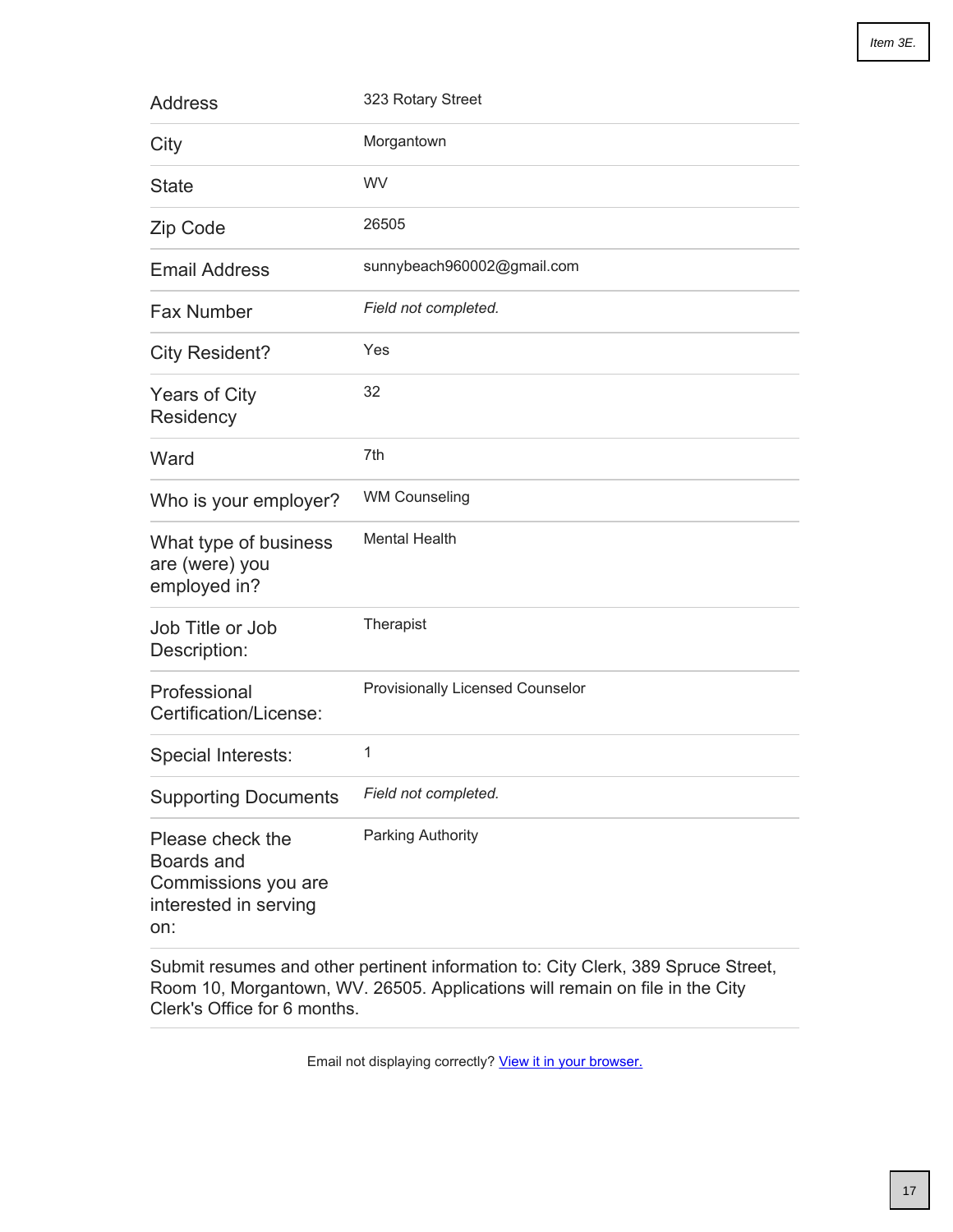<span id="page-17-0"></span>There is hereby established the Morgantown Parking Authority.

(1967 Code § 2-108)

Sec. 155.02. - Jurisdiction.

The construction, acquisition, improvement, extension, equipment, custody, operation and maintenance of all automobile parking facilities, except as otherwise provided by this article, including parking lots, parking buildings, ramps, curb line parking and other parking facilities deemed necessary or incidental to the regulation and control and parking of automobiles is hereby vested in the City Parking Authority, hereinafter referred to in this article as the "Parking Authority".

(1967 Code § 2-109)

Sec. 155.03. - Composition and membership; vacancies.

- (a) The Parking Authority shall consist of five persons, each of whom shall be a resident of the City. One member of such authority shall also be a member of the governing body of the City and shall be elected by Council. The term of the member of the governing body shall be coextensive with the term of office to which the member has been elected or appointed. The remaining members of the Commission shall be appointed by Council for a term of three years, such terms to begin on the first day of July of any year; provided, however, that the three members of the Parking Authority heretofore appointed and in office when this article becomes effective shall, unless sooner removed, continue to serve until their respective terms expire and until their successors have been appointed and qualified. In the event of a vacancy in the membership of the Parking Authority a successor shall be appointed by Council for the unexpired term only. Members other than those appointed from the governing body shall serve until their successors have been appointed and qualified.
- (b) Any member of the Parking Authority not also a member of the governing body of the City shall be eligible for reappointment upon expiration of his term, and any member who is also a member of the governing body shall be eligible for reappointment; provided, that he is continuing as a member of the governing body. Members of the Parking Authority shall receive no compensation or salary for their services but shall be reimbursed out of the funds of such Authority for any expenses incurred in their duties as such. Any member of the Parking Authority shall be removed for just cause by Council upon written charges and by the vote of a majority thereof after a public hearing thereon.

(Ord. No. 16-27, 6-21-2016)

Sec. 155.04. - Oath of office.

Each member of the Parking Authority before entering upon the duties of his office shall make before someone authorized by law to administer oaths, and file with the City Clerk, an oath or affirmation to support the Constitution of the United States and of the State, and to perform faithfully, honestly and impartially the duties of his authority to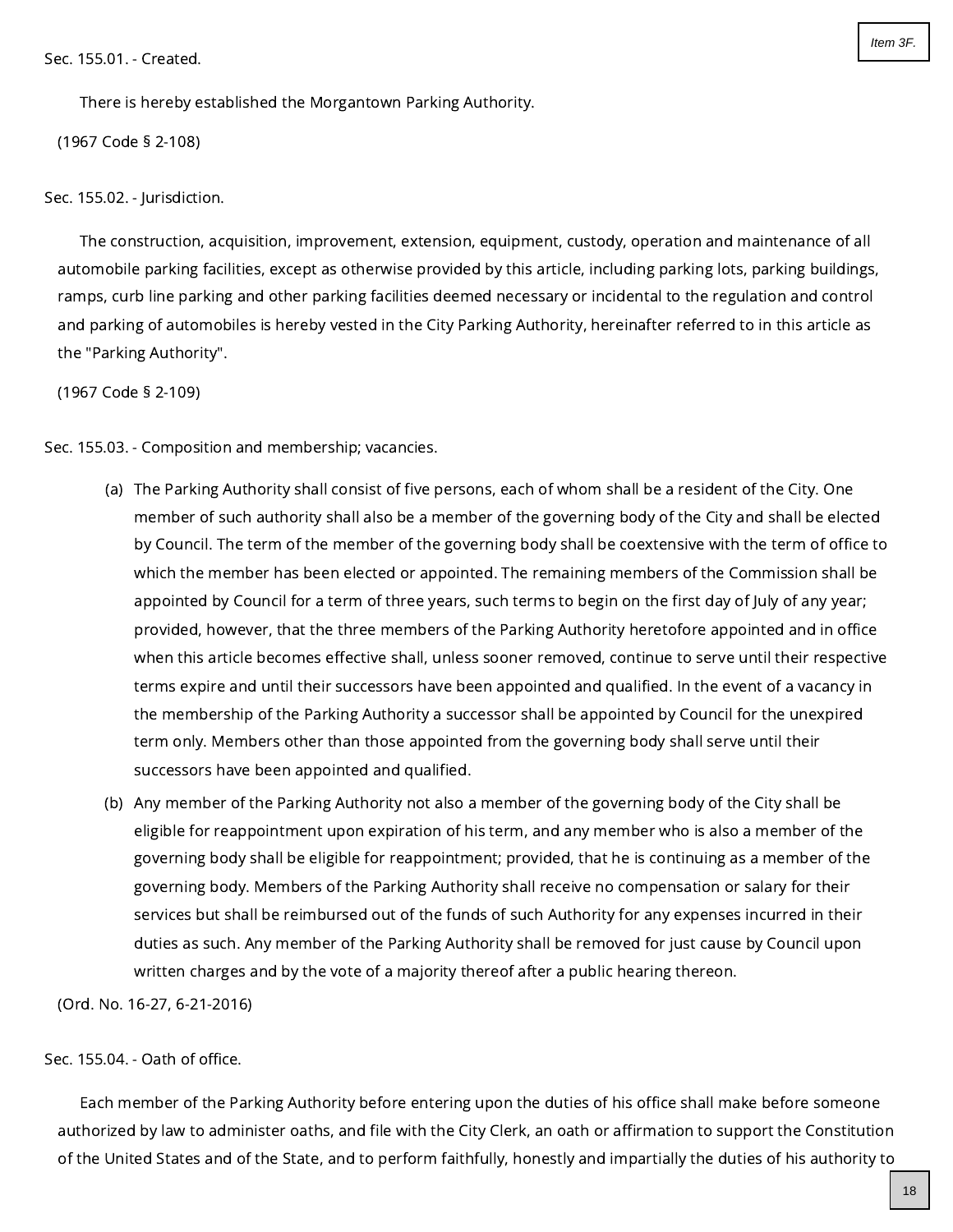the best of his skill and judgment.

(1967 Code § 2-111)

Sec. 155.05. - Members' bonds.

Each member of the Parking Authority shall furnish a bond in the sum of \$5,000.00 with proper corporate surety of a bonding company authorized to do business within the State, such bond to be payable to the City with such conditions as Council may require. Such bonds shall be filed with the City Clerk and the premiums thereon shall be paid out of the funds of the Parking Authority.

(1967 Code § 2-112)

Sec. 155.06. - Reserved.

Editor's note— Ord. No. 14-17 repealed § 155.06, which pertained to organization and officers.

Sec. 155.07. - Powers and duties.

- (a) The Parking Authority shall have the power and authority within the City to construct, acquire, improve, extend, equip, operate and maintain automobile parking facilities, including parking lots, parking buildings and parking ramps deemed necessary or incidental to provide off-street parking facilities for vehicles within the City, and all such works shall be under the custody, control and supervision of such authority.
- (b) The Parking Authority shall have the power to collect revenues from the parking facilities established pursuant to this article and from all parking meters within the public rights-of-way of the City, which revenues shall be delivered to the Finance Director and maintained in a separate fund designated as the "Parking Facilities Revenue Fund". The revenues from the operation of off-street parking facilities, after allowance for the cost of maintenance and operation, shall be available for the payment of the interest on and principal of the bonds proposed to be issued, which payments shall be made by the Finance Director, with the approval of Council, and no other expenditures from such fund shall be made without the approval of Council; except, that the Finance Director may honor requisitions from the Parking Authority for reasonable and necessary expenditures not to exceed the amount of funds available in the budget of the Parking Authority in any fiscal year.
- (c) The Parking Authority shall have power to take all steps and proceedings, and to make and enter into all contracts or agreements necessary or incidental to the performance of its duties; provided, that any contract relating to the financing or the acquisition, construction, extension or equipment of any such works, or the issuance of any bonds, or any trust indenture shall be first approved by Council. Rates or charges for the use of, and for the services rendered by the municipal public automobile parking facilities shall be established by the Parking Authority.
- (d) The Parking Authority shall have the power to employ engineers, architects, inspectors, superintendents, managers, collectors, attorneys and such other employees as in its judgment may be necessary in the execution of its powers and duties, and may fix their compensation, and all such employees shall perform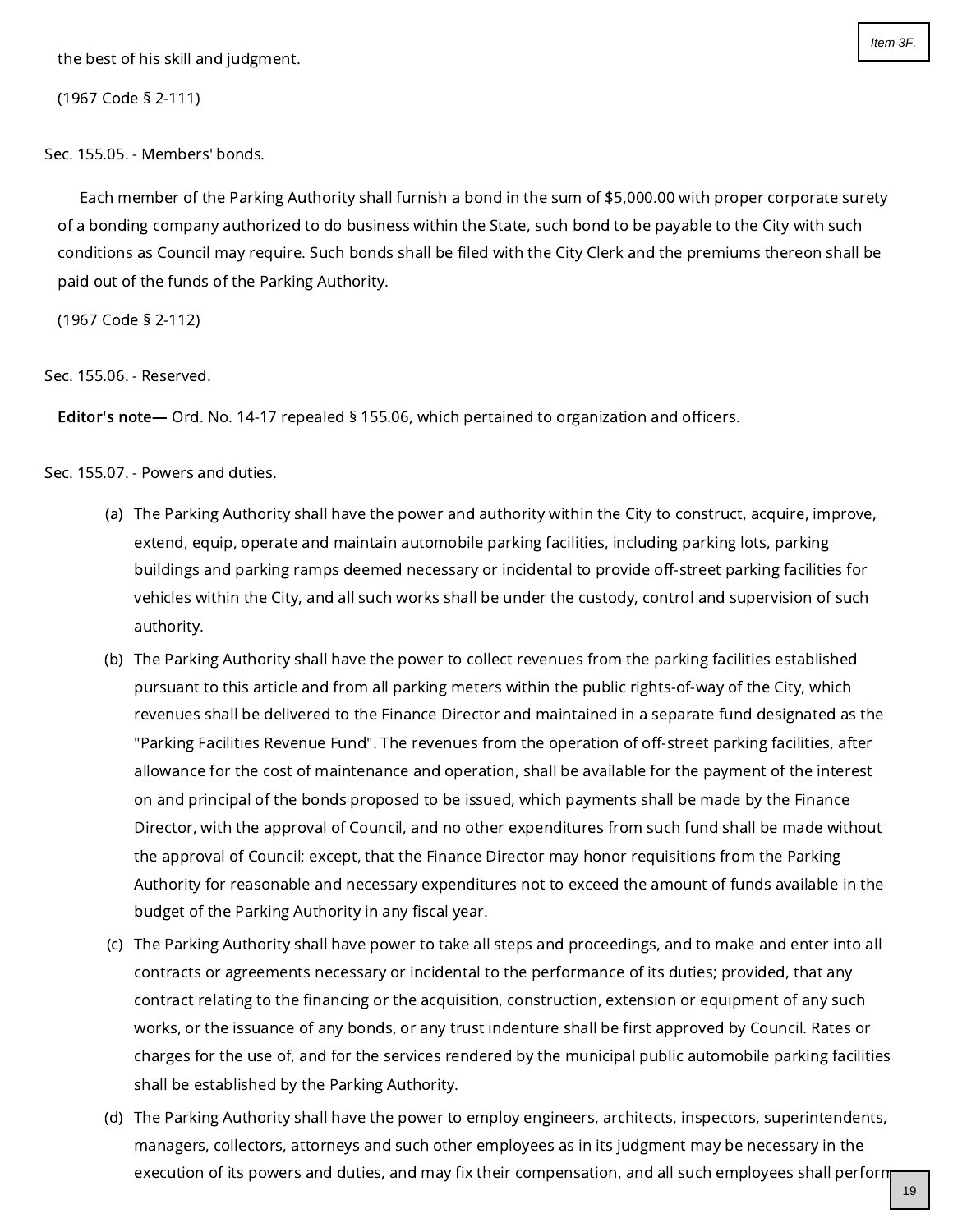such work and labor as the Parking Authority may direct. All such compensation and expenses incurre carrying out the provisions of this article shall be paid out of the funds provided under this article and under the provisions of West Virginia Code Article 8-16, and such Authority shall not exercise or carry out any authority or power herein given it so as to bind such Authority or the City beyond the extent to which moneys shall have been, or may be provided for its use by Council, or moneys provided under the authority of West Virginia Code Article 8-16.

- (e) Contracts for public improvement projects shall be competitively bid in accordance with the provisions of West Virginia Code Chapter 5, Article 22, and contracts for equipment and supplies shall be made in accordance with the provisions of City Code [Section](https://library.municode.com/) 129.05. After the construction, installation, completion or the acquisition of any such public works, the Parking Authority shall operate, manage and control the same, and may order and complete any extensions, betterments and improvements of and to the works that such Authority may deem expedient, if funds therefor are available, or made available as provided in such sections of the Code of West Virginia, and such Authority shall have the right to establish rules and regulations for the use and operation of such works and to do all things necessary or expedient for the successful operation thereof.
- (f) The Parking Authority shall have the power to adopt rules, regulations and by-laws for the conduct of its business and affairs.
- (g) The Parking Authority shall make monthly reports to Council. Such reports shall show the financial condition of the various facilities operated by the Parking Authority including receipts and expenditures. The Parking Authority shall provide such other reports and information as Council may from time to time require or request. Any such reports may also in the discretion of the Parking Authority or at the request of Council include such recommendations concerning the activities of the Parking Authority as may be determined proper.

(1967 Code § 2-114; Ord. No. 19-16, 6-18-2019)

Sec. 155.08. - Reserved.

Editor's note— Ord. No. 19-16, adopted June 18, 2019, repealed § 155.08, which pertained to appointment of special police officers, and derived from the 1967 Code, § 2-114.1.

Sec. 155.085. - Parking enforcement officers.

- (a) The Parking Authority shall have authority to enforce municipal parking ordinances within the City.
- (b) The Parking Authority may appoint parking enforcement officers who will patrol and enforce Municipal parking ordinances upon the streets of the City of Morgantown and in the facilities established pursuant to this article, and, in the performance of such duties shall be vested with power to issue summons and citations and sign complaints.
- (c) Parking enforcement officers shall be in uniform and display a badge or other sign of authority.
- (d) The salaries of such parking enforcement officers shall be paid by the Parking Authority.
- (e) Parking enforcement officers shall acquire no civil service rights under the civil service rules of the State,